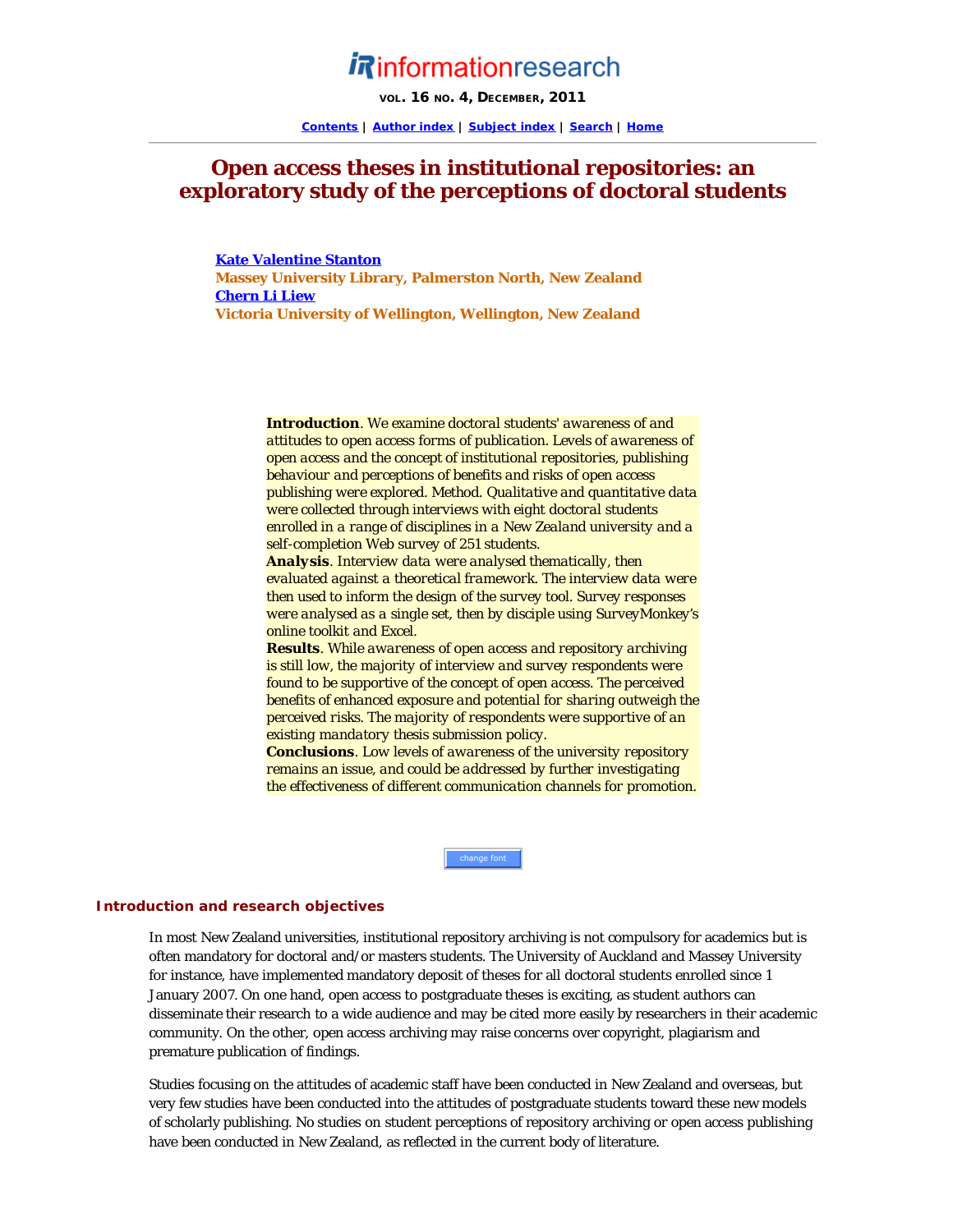This study attempts to uncover underlying attitudes of a sample of New Zealand doctoral students toward open access publishing and repository archiving in journals and repositories and their attitudes toward the mandatory submission of their theses to their university's repository. Investigating how and from whom awareness, perceptions and attitudes towards these modes of publishing arise is an important facet of the project. Gaining insight into these issues has the potential to contribute to efforts aimed at raising awareness of the benefits of open access and promoting repositories in different disciplines.

It is anticipated that an understanding of the attitudes of doctoral students toward open archiving of theses and a better understanding of their research and publishing behaviour could assist university library staff in developing repository submission policies and processes that suit students and in doing so, encourage student collaboration in the ongoing development of repository collections.

The main research question of this study is: What attitudes and perceptions do postgraduate students hold in relation to the potential significance, benefit and risk of archiving their doctoral theses in an open access institutional repository? The research addresses the main question through the following sub-questions:

- 1. To what extent are students aware of repositories and open access in the context of scholarly publishing?
- 2. Do students use documents archived in repositories, open journals and open monographs in their own thesis research?
- 3. Do students from different disciplines have different perceptions of open access publishing and repository archiving?
- 4. How and from whom have existing perceptions of repositories and open access publishing been formed?
- 5. Are students willing to comply with mandatory repository submission policies?

The research questions also attempt to address a broader issue: What can institutions do to improve awareness of the role of the institutional repository, address risks or potentially negative aspects of repository archiving and encourage the ongoing use and consistent deposit of doctoral theses in the future?

# **Literature review**

According to Suber [\(2007\)](#page-21-0), open access literature (of all types) is '*digital, online, free of charge and free of most copyright restrictions*', allowing readers to download, print, distribute and even create derivative works, as long as attribution is acknowledged. Publication and distribution costs are not paid by the reader and are therefore not a barrier to access. According to the Bethesda Statement [\(2003](#page-21-0)), *open access* allows for unrestricted derivative use (e.g., translation, or including an excerpt in another publication), whereas *free access* may not necessarily allow this ([MacCallum 2007\)](#page-21-0). It is important to note also that open access publishing is compatible with established processes of

*copyright, peer review, revenue (even profit), print, preservation, prestige, careeradvancement, indexing and other features and supportive services associated with conventional scholarly literature ([Suber 2007\)](#page-21-0).*

In terms of a definition of open access in relation to institutional repositories, the Bethesda Statement also states that an open access publication is one that is 'deposited immediately on publication in at least one online repository that is supported by an academic institution, scholarly society, government agency or other well established organization that seeks to enable open access, unrestricted distribution.' ([Bethesda](#page-21-0) [Statement... publishing 2003\)](#page-21-0)

# **The role and purpose of institutional repositories**

A reoccurring theme within the literature is how to define an institutional repository and its role in the scholarly communication process [\(Xia and Sun 2007](#page-21-1)). Lynch's working definition is often cited as it is broad enough to encompass a large number of roles within an institution: '*A set of services that a university offers to the members of its community for the management and dissemination of digital materials created by the institution and its community members'* ([Lynch 2003\)](#page-21-0).

In a widely-cited SPARC (Scholarly Publication and Academic Resources Coalition) paper on institutional repositories, Crow ([2002](#page-21-0)) explains the potential of open access repositories. For Crow, repositories have the potential to create a *positive paradigm shift* in the processes of scholarly communication in two ways: first, the potential to provide a complement to existing modes of publication and stimulate changes to the current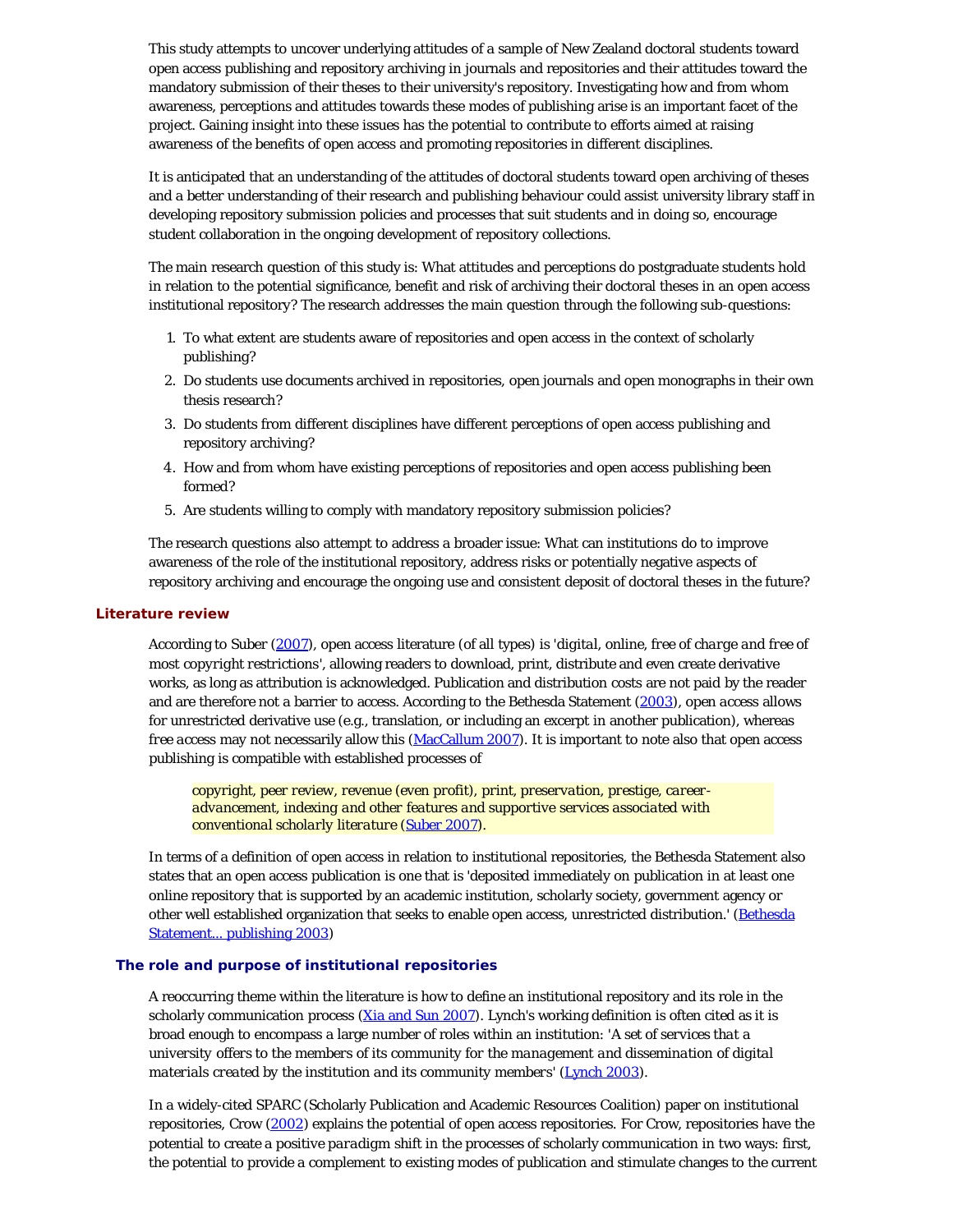model of scholarly publishing (particularly mitigating the increasing cost of accessing scholarly publishing); and second, the ability to 'make visible' the research outputs of individual institutions in order to 'demonstrate the ... relevance of its research activities' and increase the 'visibility, status and public value' of the institution ([Crow 2002: 4\)](#page-21-0).

# **Repository use and content recruitment**

Almost all authors writing about repository archiving report problems in encouraging author participation and use. Davis and Connolly's evaluation ([2007\)](#page-21-0) found the Cornell University repository to be underpopulated and under-used by academic staff. Key reasons for non-use included preference for existing alternatives to repositories, a perception that repositories were redundant, technical difficulties, concern that their work may be plagiarised, concern regarding quality and status of the repository, and confusion over copyright. Foster and Gibbons's [\(2005](#page-21-0)) research into understanding faculty in order to improve repository content recruitment found the majority of researchers did not perceive the repository to be relevant to their needs, nor perceive any potential benefit from using the repository. Apprehension towards repository deposit (and open access publishing in general) seems to centre around three key issues: lack of motivation to self-archive; concerns surrounding intellectual property, copyright and plagiarism; and negative attitudes toward open access publication and archiving as legitimate modes of academic communication.

Mandatory deposit policies have been adopted by many institutions to boost repository content and create a sustainable, accessible collection of research outputs [\(Sale 2006](#page-21-0)). These policies may apply to specific types of research output, to academic staff outputs, or to postgraduate theses. While mandates take time to be embedded in staff work processes [\(Sale 2006](#page-21-0)), they have been shown to be an effective way to achieve growth and guarantee the sustainability of repository collections. However, other repository developers propose that mandates damage goodwill toward the repository as an integral service and that staff buy-in is more important to sustainability than any guarantee of regular submissions of content [\(Palmer](#page-21-0) *[et al.](#page-21-0)* [2008\)](#page-21-0).

#### **Benefits and risks**

The principle and intended benefits of open access publishing and archiving do receive widespread support among the majority of academic authors ([Kingsley 2008; Pickton and McKnight 2006](#page-21-0)). Archiving allows for greater exposure of a work (e.g., through Google Scholar), thus a greater potential for research impact ([Cullen and Chawner 2009a](#page-21-0); [Kingsley 2008](#page-21-0)). Increased exposure is partly achieved by increasing readership through the inclusion of researchers who would not normally have access to subscription journals ([Kingsley](#page-21-0) [2008\)](#page-21-0). In addition, archiving allows research outputs to be preserved in digital form, making them easier to retrieve in preparation for funding or promotion rounds ([Performance-Based Research Fund Sector](#page-21-0) [Reference Group n.d.\)](#page-21-0).

Within the literature, academics are reported to be concerned about the same set of risks or barriers associated with repository deposit. Authors' concern over the ability to publish if a pre-print of an article (or a thesis) is already available in an institutional repository is often mentioned. Confusion and concern over copyright, provenance and quality control, particularly the risk of copyright infringement or plagiarism, is also a recurring theme in the literature [\(Cullen and Chawner 2009a](#page-21-0); [Davis and Connolly 2007](#page-21-0); [Gadd](#page-21-0) *[et al](#page-21-0)*[.](#page-21-0) [2007; Pickton and McKnight 2006](#page-21-0); [White 2008](#page-21-2)). The 2007 comparison of two JISC surveys ([Gadd](#page-21-0) *[et al](#page-21-0)*[.](#page-21-0)) concludes with the notion that there is no single copyright solution for repository archiving, due to the diverse types of research outputs held (e.g., data sets, teaching materials, grey literature, theses, pre- and post-prints and publisher's PDF files).

#### **Disciplinary differences**

Academic disciplines differ in their processes of research, publication, recognition and reward. In the literature, different disciplines are described as having differing attitudes to repositories and open access publication, depending on the fit between existing publishing channels and the new options offered by open access. In relation to the humanities disciplines, Cheverie *et al*. [\(2009](#page-21-0): 220) describe an entrenched culture of '*professional prejudice against digital scholarship*'. Researchers (and their students), particularly those in monograph-based publishing cultures, perceive that archiving or publishing in an open access journal may damage their future careers [\(Cheverie](#page-21-0) *[et al](#page-21-0)*[. 2009](#page-21-0); [Jöttkandt and Hall 2007; Pickton and McKnight](#page-21-0)  $2006$ ).

Attitudes toward open access differ dramatically in the sciences, where speed of publication and communication of results is of paramount importance. Researchers in the sciences have more readily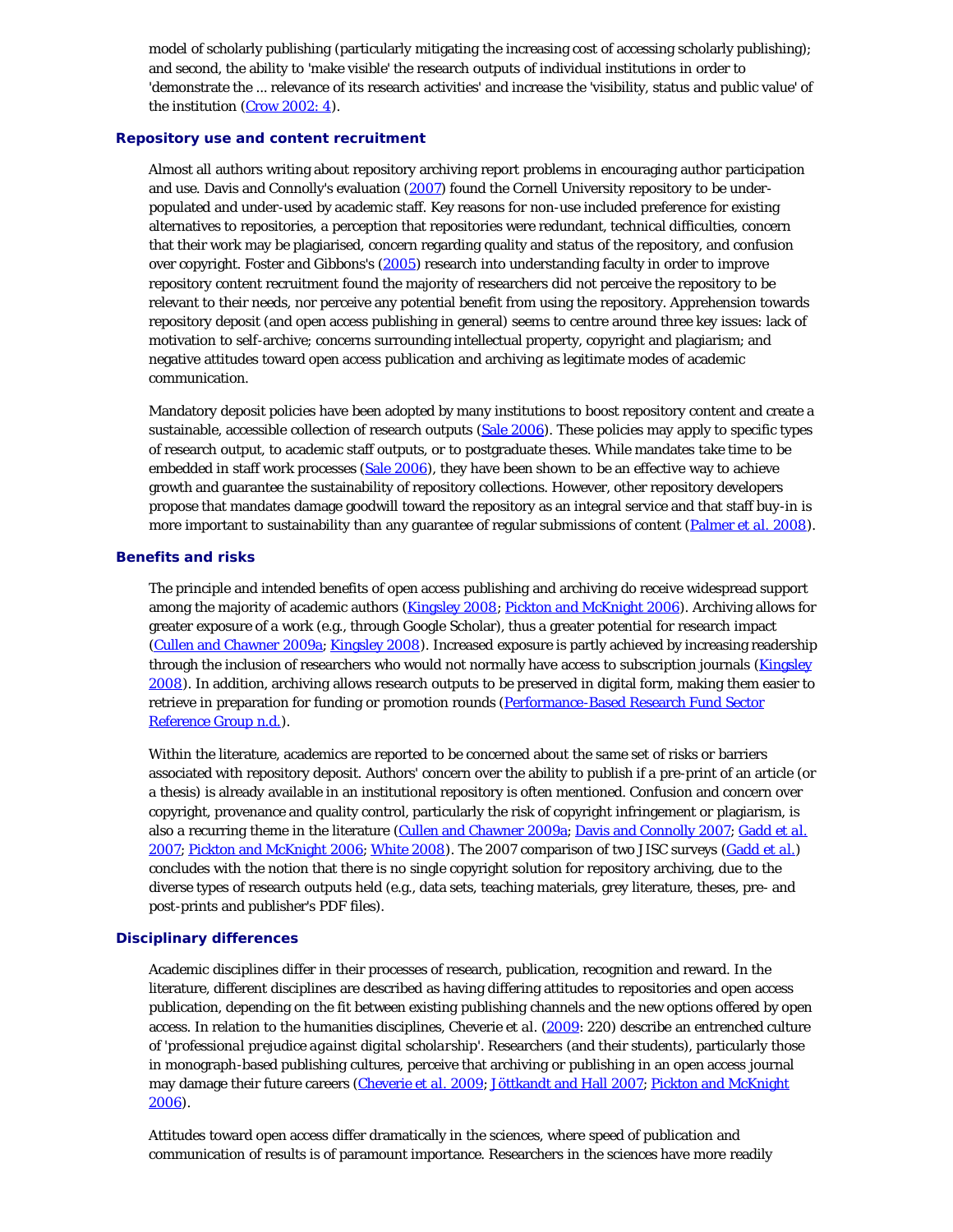embraced open access in the form of peer-reviewed open journals (e.g., [PloS: Public Library of Science\)](http://www.plos.org/) and the publication of pre-prints in subject-based repositories such as [arXiv.](http://arxiv.org/) For a researcher in a fast-moving discipline such as computer science, archiving a work in a repository is similar to existing research and scholarly communication processes [\(Kingsley 2008\)](#page-21-0).

Disciplinary differences appear to extend to the next generation of researchers. Pickton and McKnight's ([2006](#page-21-0)) study of graduate students at Loughborough University found science students to be more willing to comply with mandatory submission of their theses to the university repository than their fellow students in the humanities. Both aversion to and embrace of open access appear to be socially constructed within the disciplines in accordance with their existing publishing norms [\(Cheverie](#page-21-0) *[et al.](#page-21-0)* [2009](#page-21-0); [Duranceau 2008](#page-21-0); [Kingsley 2008\)](#page-21-0).

#### **E-theses**

Despite their value as original research, master and doctoral theses have traditionally been considered grey literature, due to their physical inaccessibility ([Jones and Andrew 2005\)](#page-21-0). In addition to boosting repository statistics, the inclusion of electronic theses in repositories allows original research undertaken by emerging scholars to be visible, accessible and able to be used by the wider research community. Statistics indicate that theses that are made available in this way are more widely used and cited in ongoing research [\(Troman](#page-21-0) *[et al.](#page-21-0)* [2007\)](#page-21-0).

#### **Postgraduate student work in institutional repositories**

Few studies focus specifically on the role of student work in repositories. Two papers by Pickton and McKnight ([2006;](#page-21-0) [2007\)](#page-21-0) focus on the perceptions and needs of postgraduate students. Their 2006 paper found the majority of students to be enthusiastic about making their theses and other research outputs available through repositories. Support for the *principle* of open access was found to be a major motivating factor. However, students were found to hold many of the same concerns around open access and archiving as academic staff, particularly regarding plagiarism, quality and hindering later publication in journals ([Pickton and McKnight 2006](#page-21-0)). The second paper considers the inclusion of student work in repositories from the perspective of repository managers. Through responses from thirty-five institutions, it was found that repository managers '*overwhelmingly believe that there is a place for research student output*' ([Pickton and McKnight 2007:](#page-21-0) 158-159) but that many believed the work to be deposited must meet certain criteria to ensure quality control. Some repository managers indicated that they were attempting to address lack of awareness of repositories by including information about the repository in postgraduate research skills training.

# **Theoretical framework**

In the current research, two theories were used to model students' perceptions of open access publishing and repository archiving. The first, Rogers's diffusion of innovations theory was used to model students' awareness and use of open access resources in their own research. The second, social exchange theory was used to model students' attitudes toward the perceived costs or benefits of sharing their thesis work with the wider community through an institutional repository.

#### **Diffusion of innovations theory**

Rogers's diffusion of innovation theory provides a conceptual framework for explaining how and why innovations (defined as new tools, processes or ideas) come to be adopted by certain groups. According to Kingsley's ([2008\)](#page-21-0) recent work mapping Rogers's theory to empirical findings from qualitative interviews with academic staff, institutional repositories perfectly represent Rogers's concept of an innovation as '*an idea, practice or object that is perceived as new by an individual or other unit of adoption*' [\(Rogers 1995:](#page-21-0) 11).

The term *diffusion* relates to the planned and/or spontaneous spread of innovation through a process of communication, defined by Rogers as '*the process by which an innovation is communicated through certain channels over time among members of a social system*' ([Rogers 1995:](#page-21-0) 5). The alignment of the innovation with the existing social structure plays a vital role in the process of diffusion and normative behaviour in a culture or community can be a barrier to change. According to Rogers, the adoption of an innovation depends on the following characteristics:

**Relative advantage:** an innovation is more likely to be adopted if it is perceived to be more advantageous than the ideas or processes it supersedes;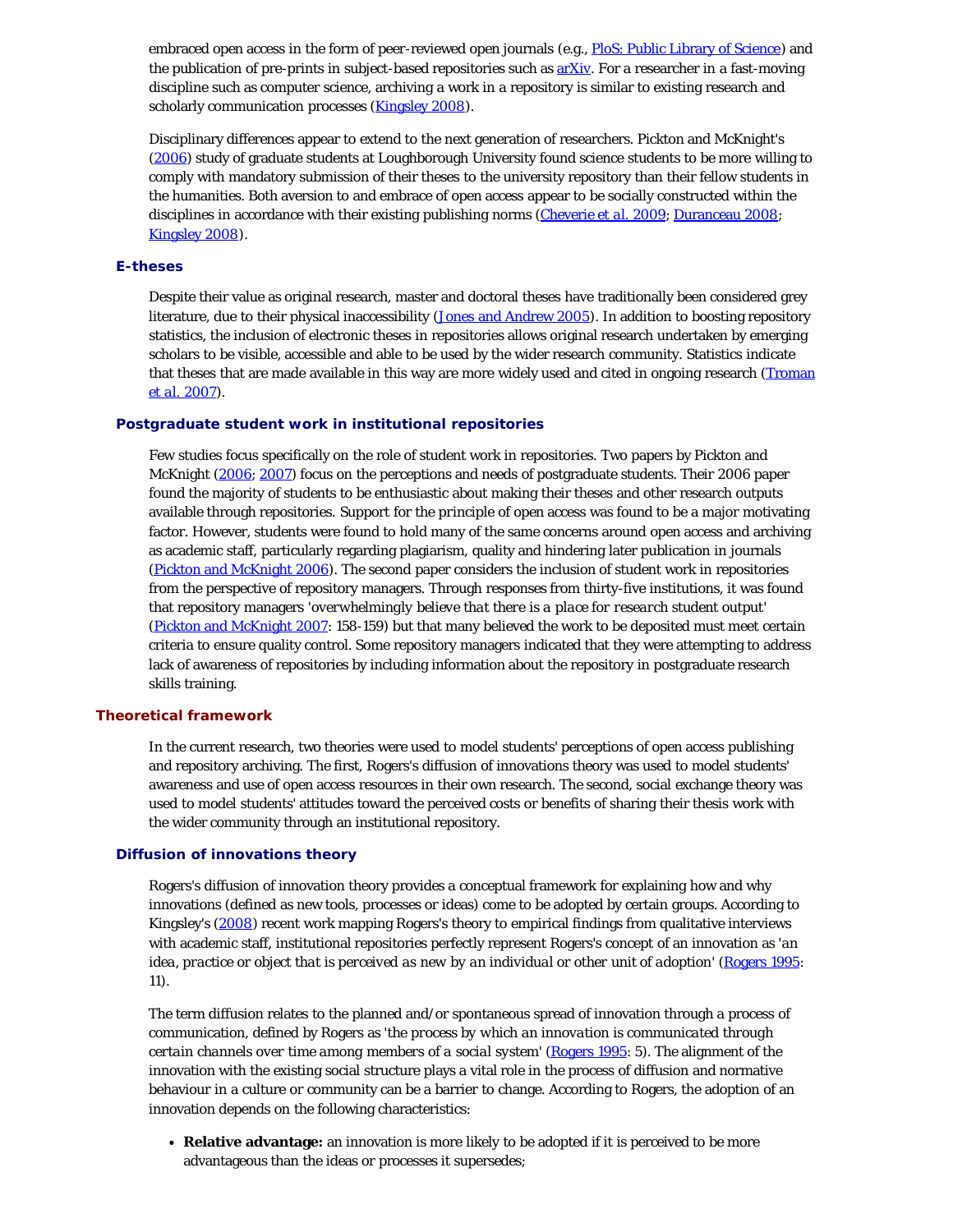- **Compatibility:** an innovation is more likely to be adopted if perceived by the adopters to be consistent with existing values and norms;
- **Complexity:** an innovation is more likely to be adopted if it is perceived to be easy to understand and use;
- **Trialability:** an innovation is more likely to be adopted if it can be experimented with during the process of adoption;
- **Observability:** an innovation is more likely to be adopted (or at least experimented with) if it is visible, or being seen to be used within a particular community.

So, then, as an innovation, institutional repositories will be more likely to be adopted by doctoral students if it is perceived to be advantageous to place work in repository collections and if repositories are consistent with existing publishing and research practice, easy to use, known and easy to access.

# **Social exchange theory**

Homans [\(1958\)](#page-21-0) and Thibaut and Kelley [\(1959](#page-21-0)) put forward related theories explaining social behaviour as a process of exchange between two or more individuals within a community who are in a position to influence each other. Social exchange theorists propose that individuals engage in social exchange, that is, the sharing of knowledge and other social goods for four key reasons:

- anticipated reciprocity,
- expected gains in reputation and influence on others,
- feelings of altruism and/or perceptions of self-efficacy and self-worth,
- direct reward (social, professional/career, or financial).

Studies in the related field of knowledge management successfully utilise social exchange theory in order to explain open information sharing behaviour in professional environments ([Kankanhalli](#page-21-0) *[et al.](#page-21-0)* [2005;](#page-21-0) [McLure-Wasko and Faraj 2005](#page-21-0)). Social exchange theory suggests that individuals are motivated to interact or share social goods (in this case, information and knowledge) with one another based on an expectation that doing so will lead to a return or reward, particularly approval, enhanced status or respect ([McLure-](#page-21-0)[Wasko & Faraj 2005:](#page-21-0) 39).

In the academic environment, then, authors could be more inclined to participate in the repository archiving process if they perceive that it may lead to a social or professional reward in the form of increased readership, research impact and citation rates, feelings of altruism toward the research community and public, enhanced status, peer respect or career advancement or promotion.

#### **Research design**

This research uses a mixed-methods approach consisting of two stages: qualitative semi-structured interviews, followed by a quantitative self-completion questionnaire. The semi-structured interviews explored possible perceptions and attitudes to open access publishing and archiving and how these perceptions were formed. The data collected in the interviews formed the basis of a quantitative survey in an attempt to expand on and test the interview data to see whether perceptions revealed in the interviews were consistent among a larger sample of doctoral students. The study utilises a *sequential exploratory design* (Cresswell *[et al.](#page-21-0)* [2003](#page-21-0): 225), the purpose of which is to use quantitative data to test, consolidate and assist in the interpretation of the qualitative findings.

# **Population**

Massey University was chosen as a sample population as it is one of the two universities in New Zealand that have implemented mandatory deposit of theses for all doctoral students enrolled since 1 January 2007. It also has an established doctoral programme, spreading over three campuses in the North Island (Albany, Manawatu and Wellington). Massey University teaches across five colleges: Science, Humanities and Social Sciences, Education, Creative Arts and Business, allowing the researchers access to students in a wide range of disciplines.

There were 901 doctoral students enrolled at Massey University as of October 2009 and 382 of these had enrolled since 1 January 2007. Table 1 provides a breakdown by discipline.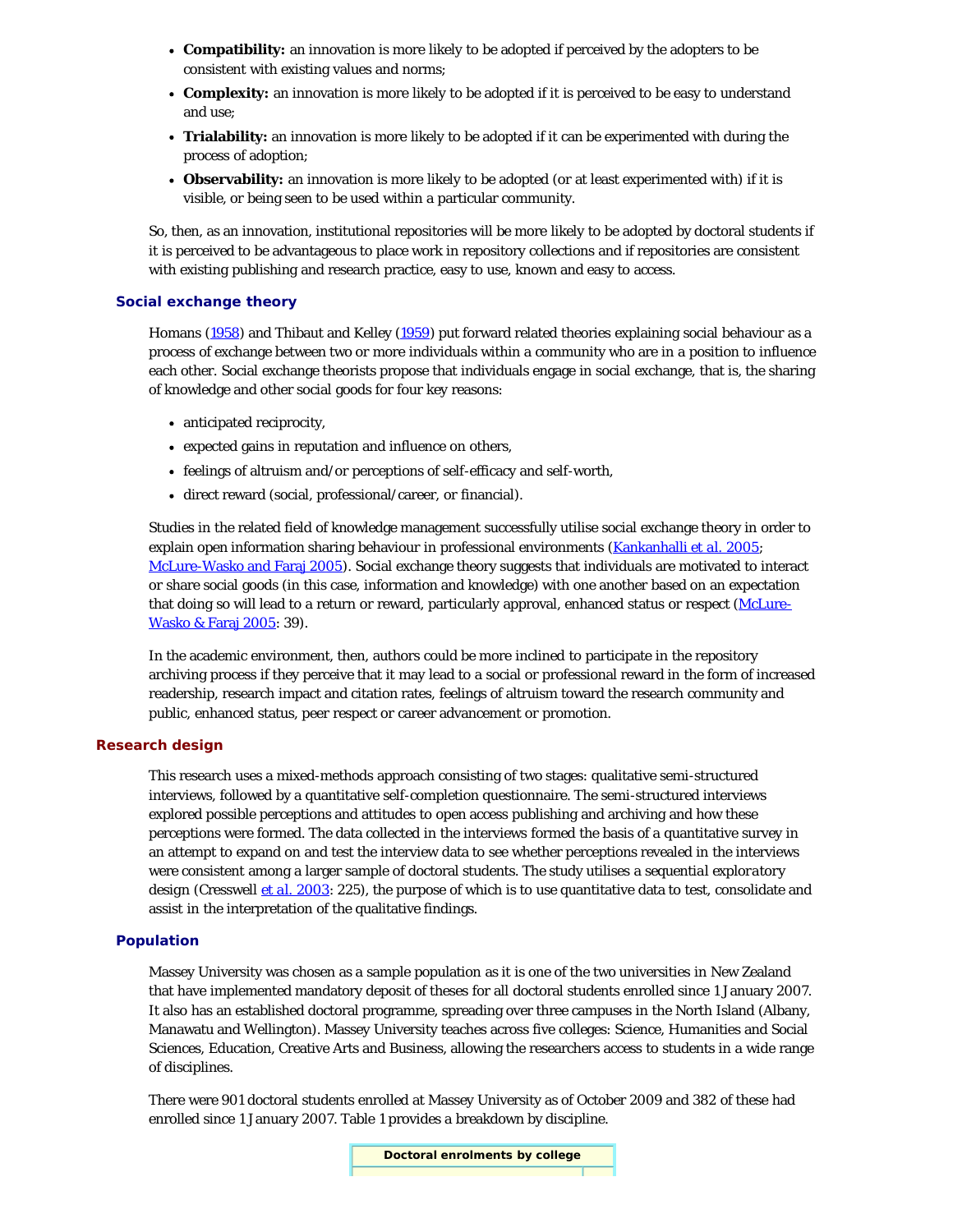| <b>College of Business</b>                         | 126 |
|----------------------------------------------------|-----|
| <b>College of Creative Arts</b>                    | 9   |
| <b>College of Education</b>                        | 44  |
| <b>College of Humanities and Social</b><br>Science | 229 |
| <b>College of Science</b>                          | 494 |
| Total                                              | 901 |

**Table 1: Current doctoral enrolments by college (Source: Massey University Graduate Research School)**

# **Data collection and sampling**

#### **Interviews**

The interview stage involved a purposive sample of eight doctoral students enrolled at the time of data collection across the colleges and disciplines. Two students from each of the Colleges of Business, Humanities and Social Sciences, Education and Sciences were interviewed. Students of the College of Creative Arts were omitted from the interview stage of the project due to the small population of doctoral students. All eight interviews were digitally recorded. Data were collected by direct transcription of the interview audio recording and hand-written notes taken during the interviews.

#### **Self-completion questionnaire**

The second stage of the study was administered via a Web-delivered self-completion questionnaire, with questions drawn from the findings of the interview data and from the research literature, particularly the results of Pickton and McKnight's [\(2006](#page-21-0)) study of graduate students and the postal survey instrument used by Cullen and Chawner [\(2009a\)](#page-21-0). [Survey Monkey](http://www.surveymonkey.com/) was used to build and deliver the survey. A Web survey was used to reduce the cost of the survey process and increase the speed of data collation and analysis ([Bryman 2004\)](#page-21-0).

# **Data analysis**

#### **Interview data**

NVivo 8 was used to sort, store and analyse the interview transcripts by theme. The interview transcripts were analysed using a grounded theory approach as described in Bryman [\(2008\)](#page-21-0) and Charmaz ([2001;](#page-21-0) [2006\)](#page-21-0) which allows key concepts, themes and theories to emerge through the systematic collection, analysis, comparison and interpretation of data.

The two-phase approach to coding described in Charmaz [\(2006](#page-21-0)) and outlined in Bryman ([2008\)](#page-21-0) was used. An initial intensive, line-by-line approach was used to analyse the first few interviews and build a bank of themes and through comparing the codes and themes of the first few interviews, guide further data collection and coding. In the later *focused coding* phase, the most frequently occurring themes were retained, while many of the peripheral themes were either merged or dropped altogether [\(Charmaz 2006](#page-21-0)).

The interview data were also mapped against criteria from the theoretical framework. This additional coding was intended as a further aid to interpretation of the interview data. The codes, themes and extracts of text from the analysed data were then used to inform the design and wording of the fixed-choice questions in the Web survey.

# **Survey data**

The survey statistics were analysed using Survey Monkey's online data analysis tools and Microsoft Excel. The survey responses were analysed as a single data set, then by discipline. This was done to investigate the relationships between discipline and:

- awareness of institutional repositories and open access publishing,
- adoption of institutional repositories and open access in students' research practices,
- perceptions of benefit,
- perceptions of risk,
- willingness to comply with mandates and deposit their theses in the university institutional repository.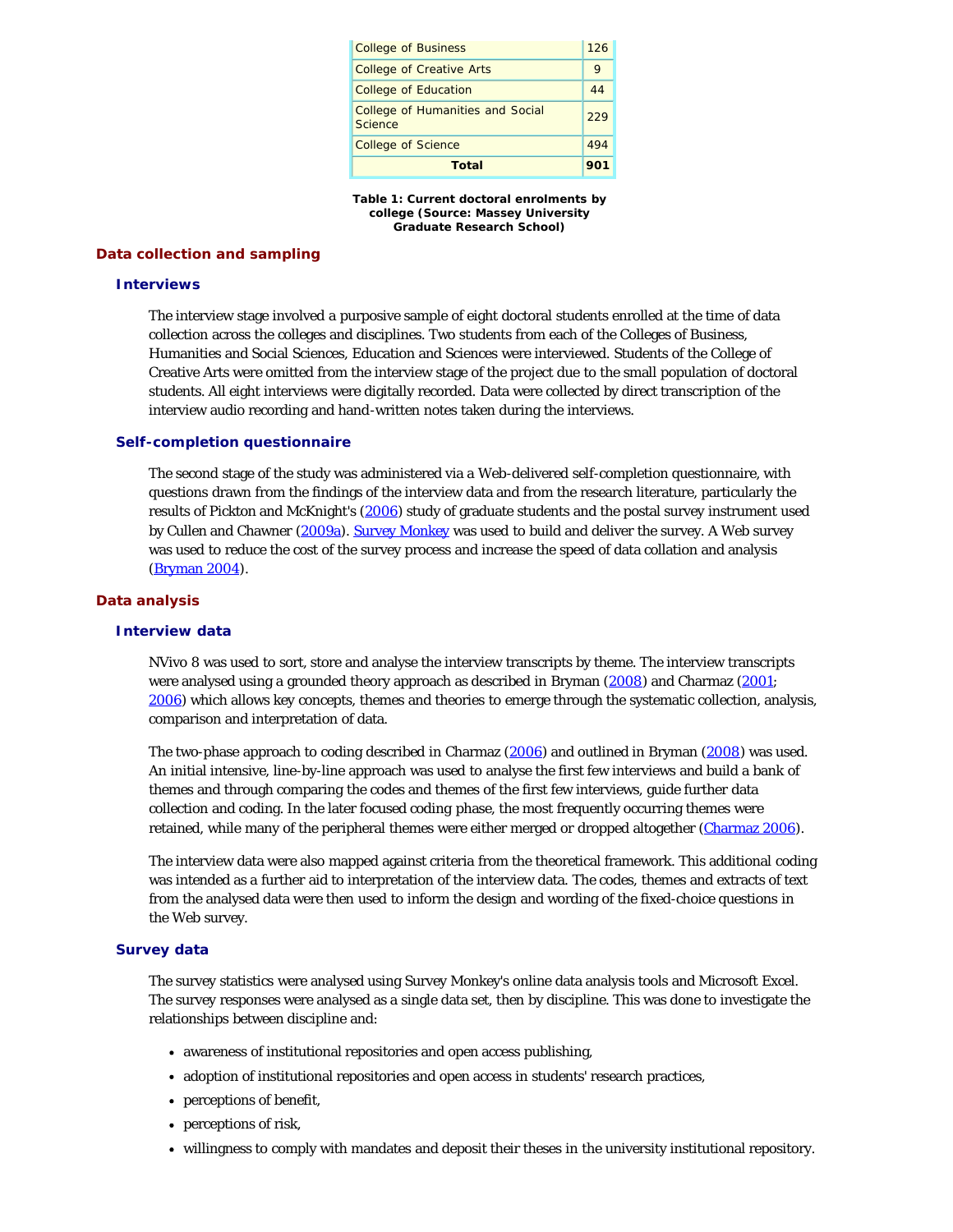#### **Use of theoretical framework in data analyses**

Roger's five characteristics of innovation were used in conjunction with the four key motivations for participation of Social Exchange Theory to frame the interview questions and survey instrument and as an aid to the interpretation of the qualitative data. Students were asked about their awareness and use of institutional repositories in their own research practices (observability, complexity and trialability); whether they thought institutional repositories and open access were advantageous, convenient or useful when compared with traditional models of publication and information retrieval (relative advantage, reciprocity, perceptions of altruism or self-efficacy); and whether they thought depositing work in repositories would benefit or harm their research career (compatibility and relative advantage, reciprocity, gains in influence, reward).

# **Findings**

#### **Response rates and demographics**

#### **Interview participants**

The interview participants were a purposive sample of eight currently enrolled doctoral students, with two from each of the colleges of Business, Education, Sciences and Humanities and Social Sciences. Three students were enrolled prior to 2007, while five were enrolled after 1 January 2007 and thus were obliged to deposit their theses under the mandatory submission policy.

#### **Survey respondents**

From a population of 901 enrolled doctoral students (as at October 2009), 251 took part in the survey, with a 91% completion rate (a response rate of 28%). Of these respondents, 33 (14.5%) had enrolled before 2007 and 194 (85.5%) had enrolled since 1 January 2007 and were thus covered by the mandatory submission policy. 109 of the respondents were male (43%) and 142 were female (57%). 49 respondents held an academic position and 13 held a general staff position at Massey University. The breakdown of respondents by college (broad discipline) was uneven (see Figure 1), with the largest group of respondents coming from the College of Sciences (48.6% of respondents). However, when college enrolment figures are taken into consideration, the response from each college was fairly even, with response rates ranging between 25% (College of Sciences) and 34% (College of Business).



Figure 1: Survey respondents by college

# **Awareness of the concept of open access**

Only two of the eight interview participants (both from College of Sciences) could describe the concept of open access. Among the survey respondents, perceived level of awareness appeared relatively high, with 62% (152) of respondents indicating that they were aware of the concept of open access prior to beginning the survey. However, there could be a bias in this data: participation in the survey was voluntary and those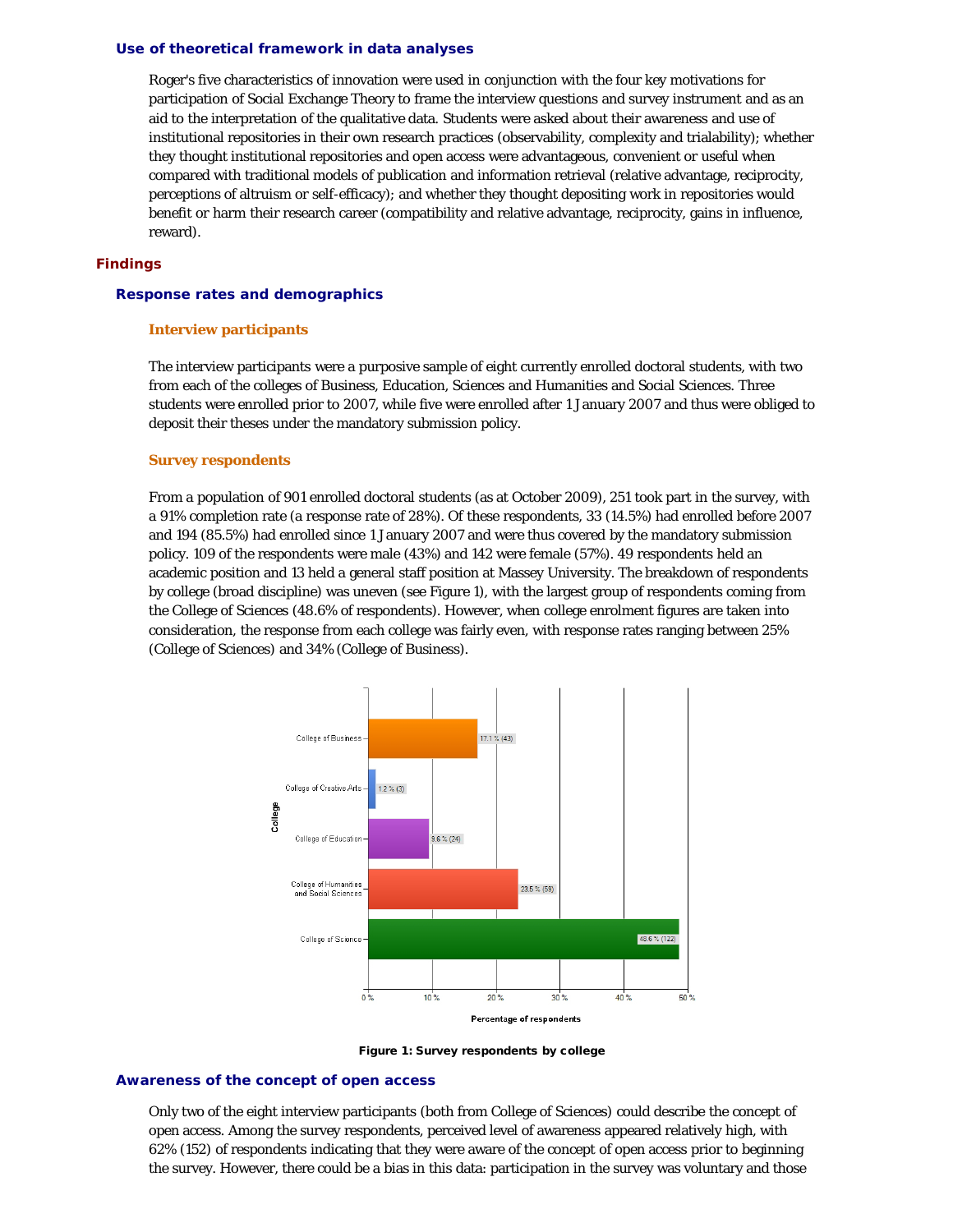who responded to the survey on open access and repositories are more likely to be interested in and aware of, open access than those who did not. In addition, the interview responses show that *awareness* does not necessarily indicate an *understanding* of open access. Levels of awareness (as summarised in Figure 2) were highest among respondents from the College of Sciences with 72.3% (86) indicating that they were aware of the concept of open access.

This higher level of awareness among the science interviewees and survey respondents is unsurprising considering the existence of subject-based repositories operating in the scientific community such as *arXiv* and *Cogprints* [\(Swan and Brown 2005\)](#page-21-0).



Figure 2: Perceived awareness of the concept of open access

# **Support for the concept of open access**

Consistent among the responses from interviewees and survey respondents was support for the concept of open access, the importance of making research available to the wider public and removing cost as a barrier to accessing research. One interview participant from the College of Sciences mentioned that she had heard that open journals were not as prestigious as other journals, but would continue to use them and publish in them because she preferred the *concept* of open access journals to traditional proprietary journals.

In the survey data, 86.3% (195) of respondents either agreed or strongly agreed with the following statement on the benefit of open access: *Open access is important because it removes cost as a barrier to accessing research and allows public access to research and information.*

The desire to widen public access to information and the importance of altruism should not be underestimated and are evident in other studies in the literature. In Cullen and Chawner's [\(2009b](#page-21-0)) recent survey of New Zealand academic staff, altruistic intent in making work available to the public was established as one of the '*chief reasons*' for making work available open access. Swan and Brown ([2004\)](#page-21-0) found the principle of free, open access for all readers to be an important reason for publishing in open access journals. Similarly, postgraduate participants in Pickton and McKnight's study felt that the principle of open access was 'an important motivating factor' for the deposit of theses ([2006\)](#page-21-0). So, the concept of open and equitable access is supported by the majority of authors, which will be useful to bear in mind when marketing repositories to doctoral students (and academic staff).

# **Awareness of institutional repositories and Massey Research Online**

Six of the eight interviewees were aware of the concept of an institutional repository and five were aware of the existence of an institutional repository at Massey University. Those who were aware of the institutional repository at Massey University (Massey Research Online) had found out about it through Graduate Research School communications.

Two students mentioned that they had found out about repositories and Massey Research Online through the Library, one through a recent Knowledge Management in Research course for staff and postgraduates.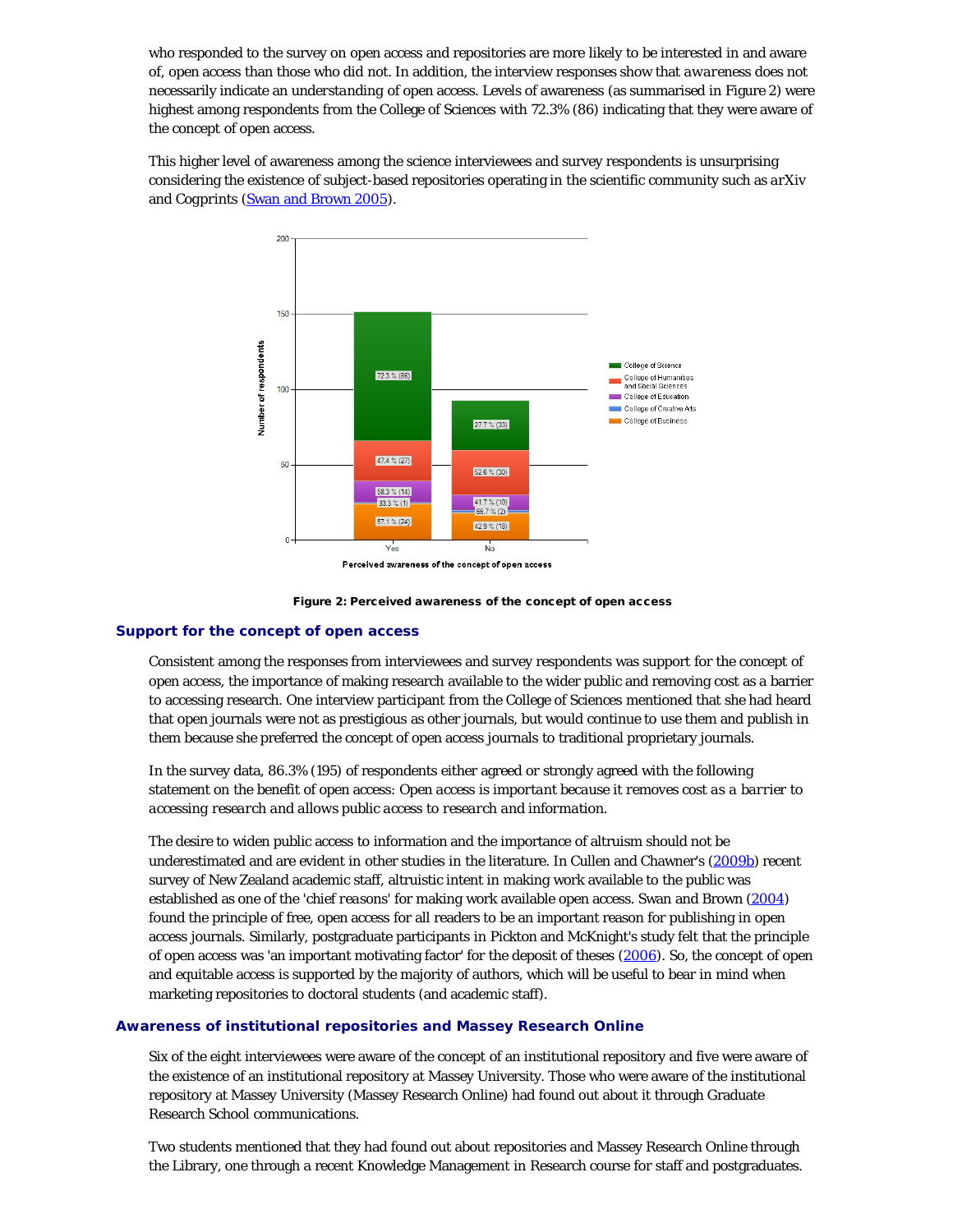The other had found out through a research consultation with a library staff member.

Less than half of the survey respondents (48%; 117) indicated that they were aware of the concept of a repository, while 52% (127) were aware of the existence of Massey Research Online.

While levels of awareness of the existence of the repository were high among the interviewees, deeper knowledge of the concept of the repository and what it is for or can do were lacking. Even when interviewees knew about the concept and existence of the repository, their knowledge of repositories and the way they worked was vague. For example, the majority of interviewees were not aware that material in repositories is indexed by Google Scholar, making repositories a powerful tool for disseminating their research.

Low levels of awareness (normally falling between 45-55% of respondents) of repositories *despite* marketing and advocacy campaigns is consistently referred to in the institutional repository literature ([Abrizah 2009](#page-21-0); [Davis and Connolly 2007;](#page-21-0) [Watson 2007\)](#page-21-3). This lack of awareness of institutional repositories indicates that alternative approaches to promotion are needed if doctoral students are to be made aware of repositories and their role in making their research available to a global audience through Google Scholar.

#### **Use of repositories and Massey Research Online**

Only 17.6% (43) of survey respondents had lodged a piece of work in an institutional repository and 70.5% (31) of those had deposited their master's thesis. Only one interviewee had lodged work in an institutional repository and only two interviewees mentioned that they used institutional repositories directly in order to access research. Seven of the eight interviewees indicated that they accessed Massey research and/or theses through Google Scholar or the Massey Library catalogue, but were not necessarily aware that they were using the university's repository in the process. One student said that he did not use repositories as his research needs were met by libraries and the Internet. However, it is likely that many of the articles the interviewees had accessed using Google Scholar (and Google) were in fact held in repository collections, or were articles published in open access journals.

Among the survey respondents, 51.2% (125) indicated that they had accessed a repository. The Massey Library catalogue was the most common mode of accessing content in the repositories at 77% (97 respondents), while 69.8% (88 respondents) indicated they had used Google Scholar (see Figure 3). EThOS (22.2%; 28), Australasian Digital Theses (19.8%; 25) and direct access (31.7%; 40) were also noted modes of access. Only 3.2% (4) of survey respondents who indicated they had used an institutional repository had used the Kiwi Research Information Service.



Figure 3: Modes of accessing institutional repositories to find research

The primary reason for non-use of repositories was lack of awareness, with 61.3% of the 119 survey respondents who had not used institutional repositories to access research choosing the option 'I didn't know about institutional repositories' (see Figure 4). Additionally, 26.9% (32) of respondents who answered this question indicated that they did not think that repositories were necessary for their research. This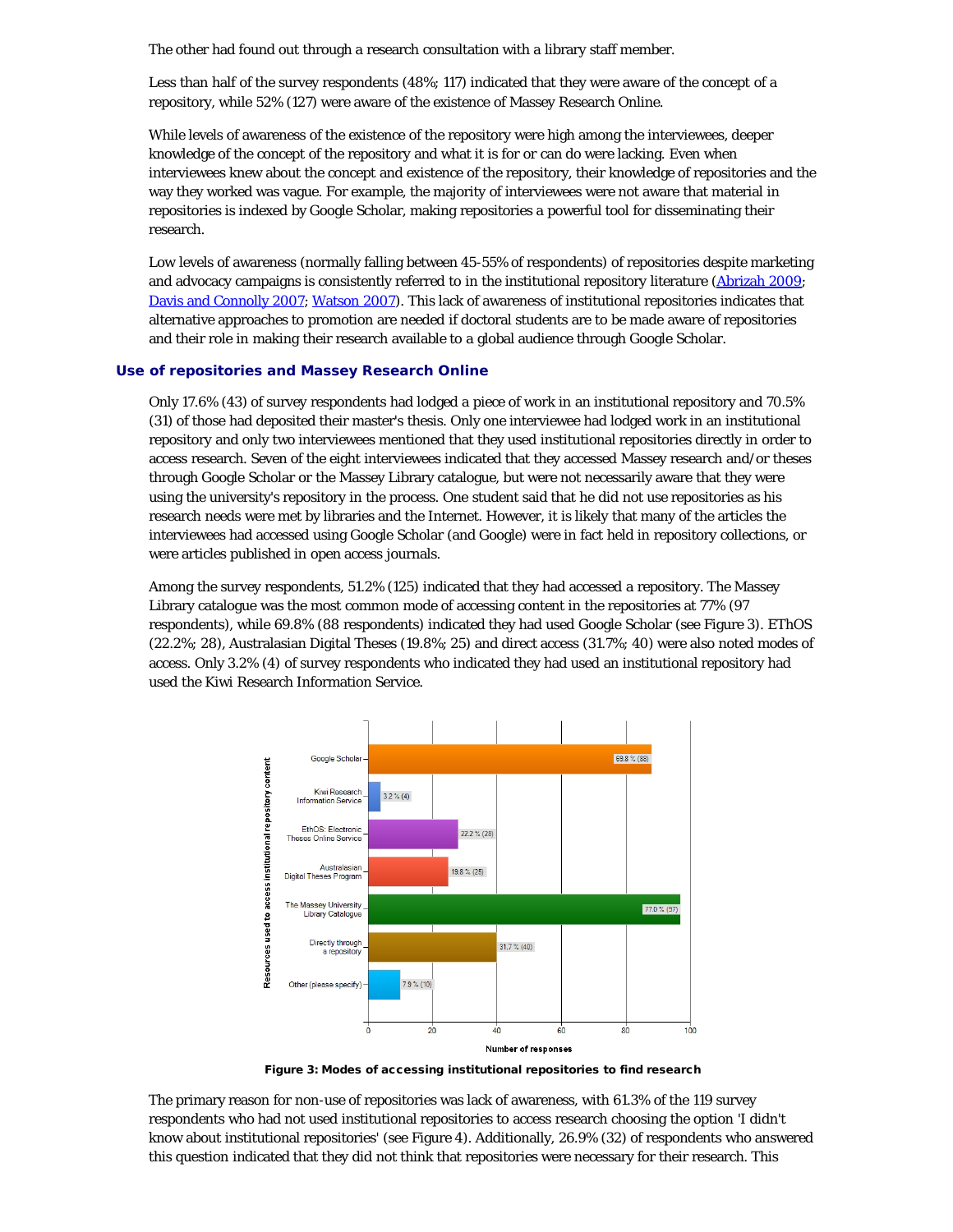perception is documented elsewhere in the literature among academic staff, who feel that their research and publication needs are met by existing processes of publication and libraries' journal subscriptions [\(Davis](#page-21-0) [and Connolly 2007; Foster and Gibbons 2005](#page-21-0)).



Figure 4: Reasons for not using institutional repositories

# **Institutional repositories and the literature search process**

All interviewees said that they used a wide range of online catalogues and article databases to find information for the literature review stage of their research. However, one resource stood out as the most frequently used resource: Google Scholar, with 91.8% (224) of respondents indicating that they used it during the literature review process.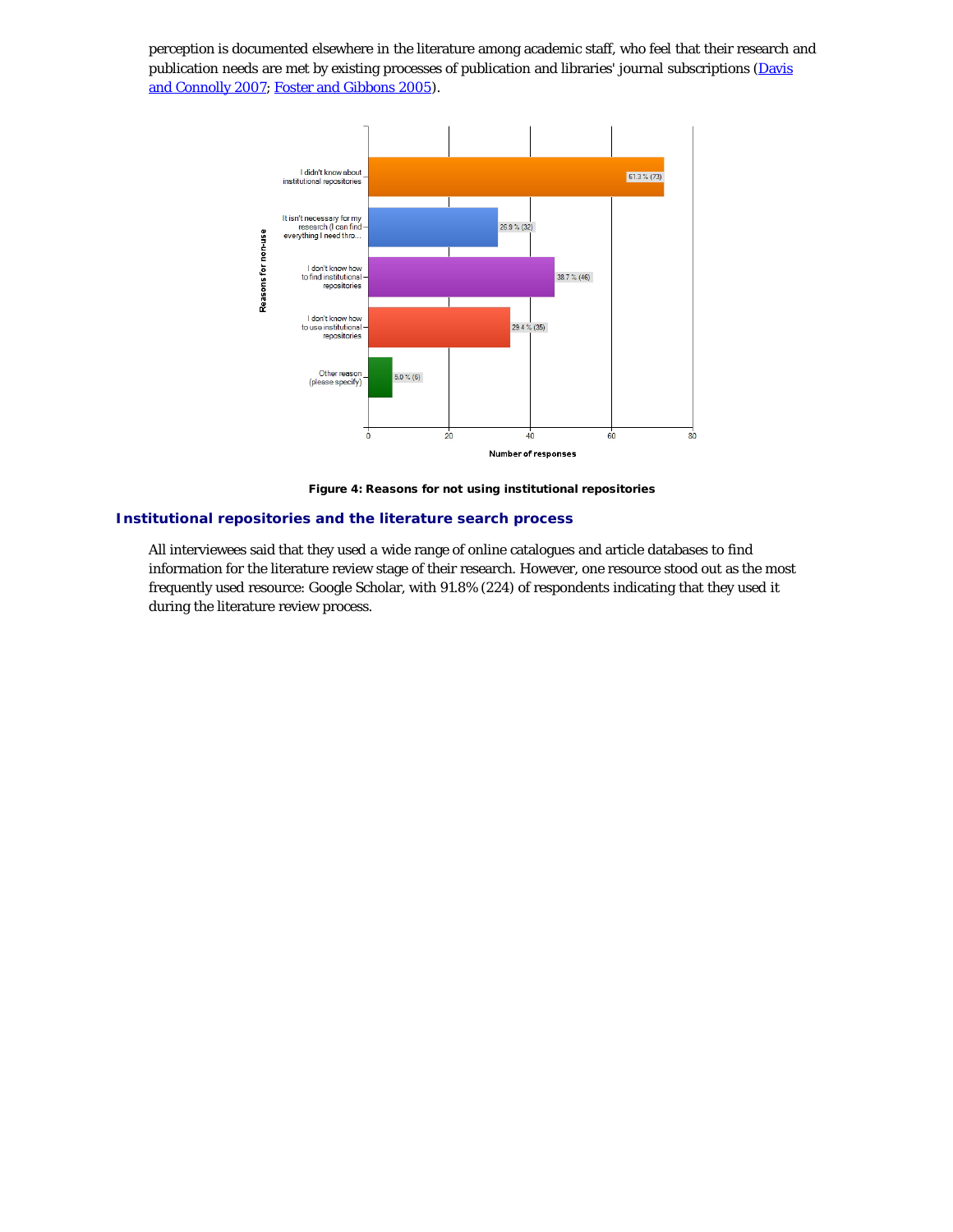

Figure 5: Sources used to conduct literature review

However, only one interviewee (from the College of Sciences) was aware that material in Massey Research Online and other repositories appears in Google Scholar. None of the other interviewees were aware of this despite indicating that they used Google Scholar.

*Use* of institutional repositories within the research and literature review processes (as opposed to the author deposit) is seldom mentioned in the institutional repository literature. Studies (including this one) tend to focus on rates of deposit and author willingness to deposit [\(Davis and Connolly 2007](#page-21-0); [Foster and](#page-21-0) [Gibbons 2005\)](#page-21-0) or on compliance with mandates [\(Sale 2006](#page-21-0)). That is, they focus on the role of the author as the producer of research, rather than on users as consumers of research (measured by downloads or rates of use). However, as all researchers are both producers *and* consumers of research, it is interesting to note that approximately half of survey respondents *had* used repositories to access research, but only 31% of these students had used the repository directly. As respondents were most likely to access an institutional repository indirectly, optimising the integration (and interoperability) with existing research services and tools is important to ensure university repository collections are visible on the Web.

In addition, it is important to note the role of Google Scholar and library catalogues when marketing an institutional repository to students or academic staff. Almost all interviewees and survey respondents indicated that they use these two tools. If students are aware that repository content appears in Google Scholar and in library catalogues, it is likely that they will be more motivated to archive their work.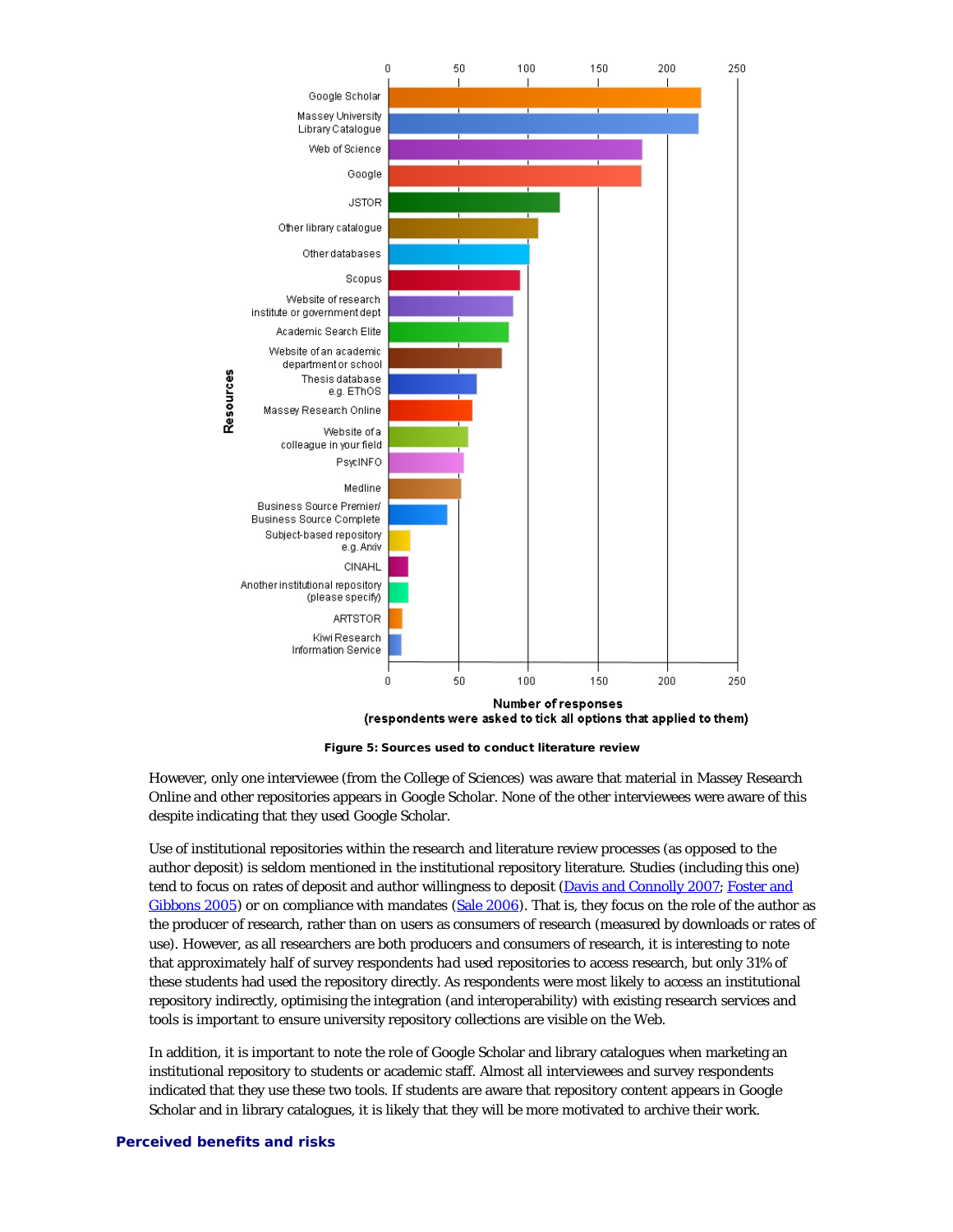#### **Perceived benefits**

The perceived benefits of institutional repository and open access publishing most frequently mentioned by the interviewees were enhanced access via Google Scholar, providing public access to their work and increasing the speed of information dissemination. Opportunities for networking and participation in the scholarly community were also mentioned as benefits of archiving a thesis in a repository:

*...when I put my masters on there it was a real sense of accomplishment and contributing to the field and it actually makes you feel like um, you belong to a certain community... So you know then it takes away that just a student kind of feeling... [College of Humanities and Social Sciences Doctoral Candidate]*

Survey respondents either agreed or strongly agreed with the majority of benefits listed in the survey. In particular, 52.9% (119) strongly agreed and 33.8% (76) agreed that removing cost as a barrier to access is a benefit. Opportunities for professional networking, feedback, exposure on Google Scholar and the ability to share work with students, other researchers and the public were all perceived to be benefits of repository archiving (see Table 2). As the benefits listed in the survey were drawn from the literature and interview data, results reflect benefits already reported in the literature, particularly the public benefit of open access, enhanced exposure of work through Google Scholar and the potential for increased citation, and the potential to receive feedback and commentary ([Cullen and Chawner 2009a](#page-21-0); [Kingsley 2008](#page-21-0); [Pickton and](#page-21-0) [McKnight 2006\)](#page-21-0).

| Perceived benefits associated with publishing in an institutional repository                                                                                    |                                                            |                |                |                         |                                                                     |                   |                          |
|-----------------------------------------------------------------------------------------------------------------------------------------------------------------|------------------------------------------------------------|----------------|----------------|-------------------------|---------------------------------------------------------------------|-------------------|--------------------------|
| <b>Answer options</b>                                                                                                                                           | <b>Strongly</b><br>agree<br>(Yes, this<br>is a<br>benefit) | Agree          |                | <b>Neutral Disagree</b> | <b>Strongly</b><br>disagree<br>(No,<br>this is<br>not a<br>benefit) | Rating<br>average | <b>Response</b><br>count |
| I can share my work<br>with the public more<br>easily                                                                                                           | 35.5%<br>(81)                                              | 43% (98)       | 16.7%<br>(38)  | $3.9\%$ (9)             | $0.9\%$ (2)                                                         | 1.92              | 228                      |
| I can share my work<br>with other students<br>more easily                                                                                                       | 38.9%<br>(88)                                              | 47.3%<br>(107) | 11.5%<br>(26)  | $0.9\%$ (2)             | $1.3\%$ (3)                                                         | 1.78              | 226                      |
| I can share my work<br>with my peers and<br>the research<br>community                                                                                           | 37% (84)                                                   | 45.8%<br>(104) | 15.4%<br>(35)  | $0.9\%$ (2)             | $0.9\%$ (2)                                                         | 1.83              | 227                      |
| It will give my work<br>more exposure                                                                                                                           | 27.4%<br>(62)                                              | 51.3%<br>(116) | 18.1%<br>(41)  | $1.8\%$ (4)             | $1.3\%$ (3)                                                         | 1.98              | 226                      |
| It will increase the<br>number of times my<br>work is cited                                                                                                     | 18.1%<br>(41)                                              | 34.1% (77)     | 41.2%<br>(93)  | 5.8%<br>(13)            | $0.9\%$ (2)                                                         | 2.37              | 226                      |
| My work will be<br>available on Google<br>Scholar                                                                                                               | 22.8%<br>(52)                                              | 39% (89)       | 36.8%<br>(84)  | $0.9\%$ (2)             | $0.4\%$ (1)                                                         | 2.17              | 228                      |
| My work will be<br>available on research<br>websites like KRIS                                                                                                  | 15.1%<br>(34)                                              | 28.9% (65)     | 52.9%<br>(119) | $1.3\%$ (3)             | $1.8\%$ (4)                                                         | 2.46              | 225                      |
| I can get feedback<br>and commentary on<br>my research                                                                                                          | 22.2%<br>(50)                                              | 45.3%<br>(102) | 25.8%<br>(58)  | $4.0\%$ (9)             | $2.7\%$ (6)                                                         | 2.20              | 225                      |
| I can publish my<br>research findings<br>more quickly                                                                                                           | 20.1%<br>(45)                                              | 40.6% (91)     | 33.5%<br>(75)  | $3.1\%$ (7)             | $2.7\%$ (6)                                                         | 2.28              | 224                      |
| I can rely on the<br>university to preserve<br>a digital copy of my<br>research in the long<br>term                                                             | 33.9%<br>(77)                                              | 40.1% (91)     | 20.3%<br>(46)  | $3.5\%$ (8)             | $2.2\%$ (5)                                                         | 2.00              | 227                      |
| Open access is<br>important because it<br>removes cost as a<br>barrier to accessing<br>research (and allows<br>public access to<br>research and<br>information) | 52.9%<br>(119)                                             | 33.8% (76)     | 11.1%<br>(25)  | $1.3\%$ (3)             | $0.9\%$ (2)                                                         | 1.64              | 225                      |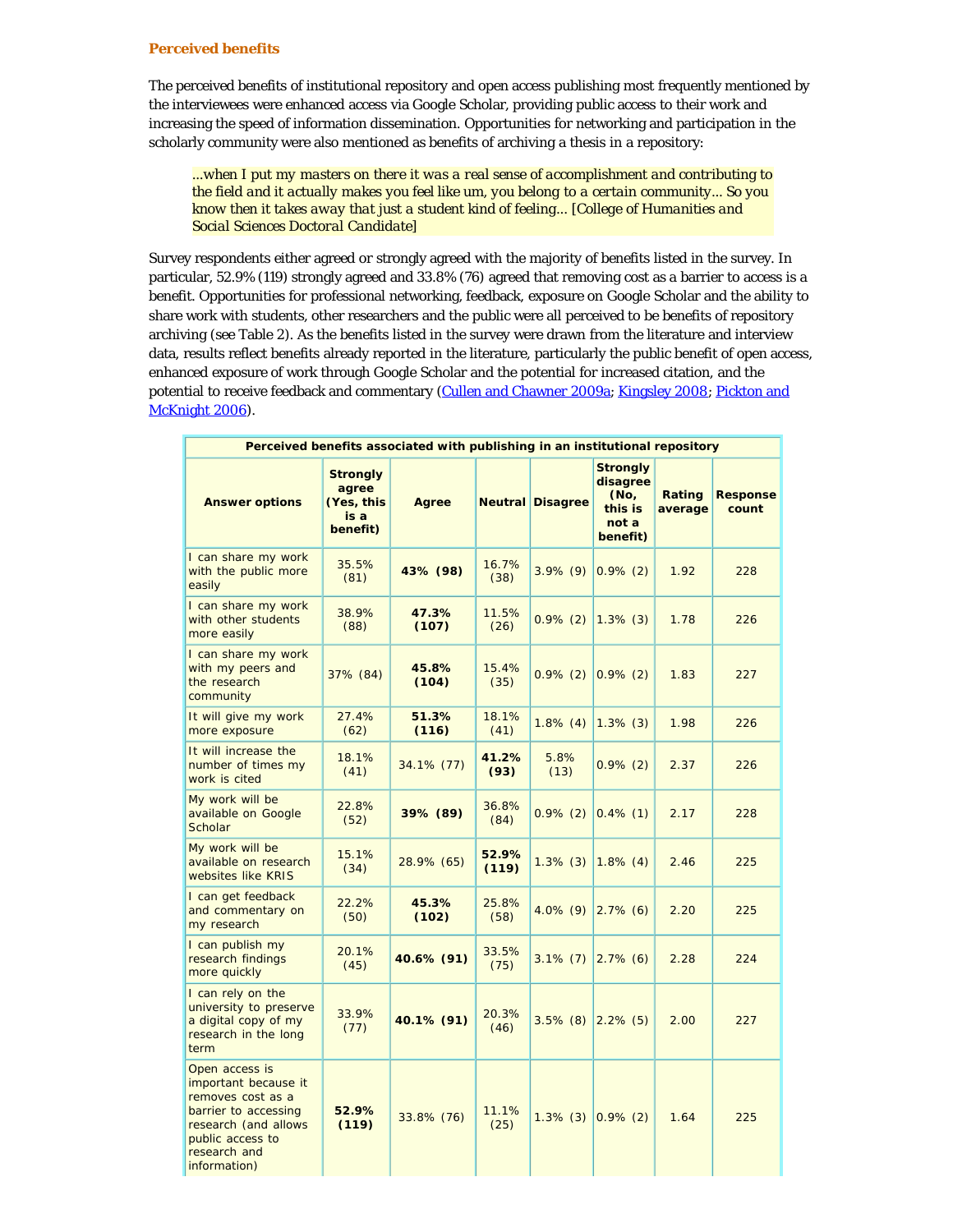| Other academics in<br>my field can find my<br>work and contact me<br>(professional<br>networking) | 36.2%<br>(81) | 50.4%<br>(113) | 11.6%<br>(26) | $1.3\%$ (3)  | $0.4\%$ (1) | 1.79 | 224 |
|---------------------------------------------------------------------------------------------------|---------------|----------------|---------------|--------------|-------------|------|-----|
| It will enhance the<br>research profile of my<br>university                                       | 22.6%<br>(51) | 45.6%<br>(103) | 27.9%<br>(63) | $2.2\%$ (5)  | $1.8\%$ (4) | 2.15 | 226 |
| It will enhance my<br>own research profile                                                        | 26.2%<br>(59) | 46.2% (104)    | 24.4%<br>(55) | $2.2\%$ (5)  | $0.9\%$ (2) | 2.05 | 225 |
| It will help me keep<br>track of my research<br>(for CV or PBRF)                                  | 23.6%<br>(53) | 36.4% (82)     | 31.6%<br>(71) | 5.8%<br>(13) | $2.7\%$ (6) | 2.28 | 225 |
| Answered question: 228                                                                            |               |                |               |              |             |      |     |
| Skipped question: 23                                                                              |               |                |               |              |             |      |     |

**Table 2: Perceived benefits associated with publishing in an institutional repository**

# **Perceived risks**

The perceived risks described by the interview participants included the potential conflict of interest with journal publishers, concerns around plagiarism (particularly in relation to theses) and a perception that open access was less prestigious than traditional forms of publication. Two interviewees expressed concern over opening themselves up to criticism by placing their thesis work in the public domain.

Survey respondents had similar concerns, but overall, results were more balanced, with the majority of responses falling in the neutral category, indicating uncertainty or ambivalence to the presented risks (see Table 3). The two risks that caused the most concern included the copying or use of work without permission and plagiarism. Conflict of interest with journal publishers and issues over copyright restrictions were also noted.

Confusion regarding journal publishers' copyright restrictions and concern that work may be plagiarised or used without permission are frequently mentioned in the wider literature [\(Cullen and Chawner 2009a](#page-21-0); [Davis and Connolly 2007;](#page-21-0) [Gadd](#page-21-0) *[et al.](#page-21-0)* [2007;](#page-21-0) [Pickton and McKnight 2006](#page-21-0); [Watson 2007](#page-21-3); [White 2008](#page-21-2)). Most frequently mentioned is author concern over the conflict of interest with journal publishers and the effect of archiving on an author's ability to publish if the pre-print (or in this case, a whole thesis) is openly available. These issues are unlikely to ever be fully resolved in a short term, due to the wide variety of permissions and restrictions associated with different journal publishers. With the help of online directories such as **SHERPA Romeo**, library liaison staff and/or repository administrators are in a position to advise on problems around electronic copyright and publishers' permissions, as part of their liaison and outreach services.

| Peceived risks associated with publishing in an institutional repository                                                                      |                                                      |               |                |                 |                                                                  |                   |                   |
|-----------------------------------------------------------------------------------------------------------------------------------------------|------------------------------------------------------|---------------|----------------|-----------------|------------------------------------------------------------------|-------------------|-------------------|
| Answer options                                                                                                                                | <b>Strongly</b><br>agree<br>(Yes, this<br>is a risk) | Agree         | <b>Neutral</b> | <b>Disagree</b> | <b>Strongly</b><br>disagree<br>(No,<br>this is<br>not a<br>risk) | Rating<br>average | Response<br>count |
| There may be a conflict of<br>interest with journal<br>publishers                                                                             | 17.8%<br>(40)                                        | 37.8%<br>(85) | 38.7% (87)     | 4.4%<br>(10)    | 1.3%<br>(3)                                                      | 2.34              | 225               |
| If I publish my work in an<br>institutional repository I may<br>not be able to publish<br>elsewhere due to copyright<br>or other restrictions | 22.9%<br>(52)                                        | 36.6%<br>(83) | 37% (84)       | 2.6%<br>(6)     | 0.9%<br>(2)                                                      | 2.22              | 227               |
| People may copy or use my<br>work without permission                                                                                          | 24.1%<br>(55)                                        | 38.6%<br>(88) | 25.5% (59)     | 10.1%<br>(23)   | 1.3%<br>(3)                                                      | 2.26              | 228               |
| My work may be plagiarised                                                                                                                    | 24.2%<br>(55)                                        | 34.4%<br>(78) | 28.2% (64)     | 11.5%<br>(26)   | 1.8%<br>(4)                                                      | 2.32              | 227               |
| I am concerned about<br>confidentiality concerning the<br>participants' information                                                           | 11.1%<br>(25)                                        | 21.7%<br>(49) | 39.4%<br>(89)  | 21.2%<br>(48)   | 6.6%<br>(15)                                                     | 2.91              | 226               |
| I am concerned about<br>confidentiality concerning the                                                                                        | 8.4%<br>(19)                                         | 24.0%<br>(54) | 38.2%<br>(86)  | 24.4%<br>(55)   | 4.9%<br>(11)                                                     | 2.93              | 225               |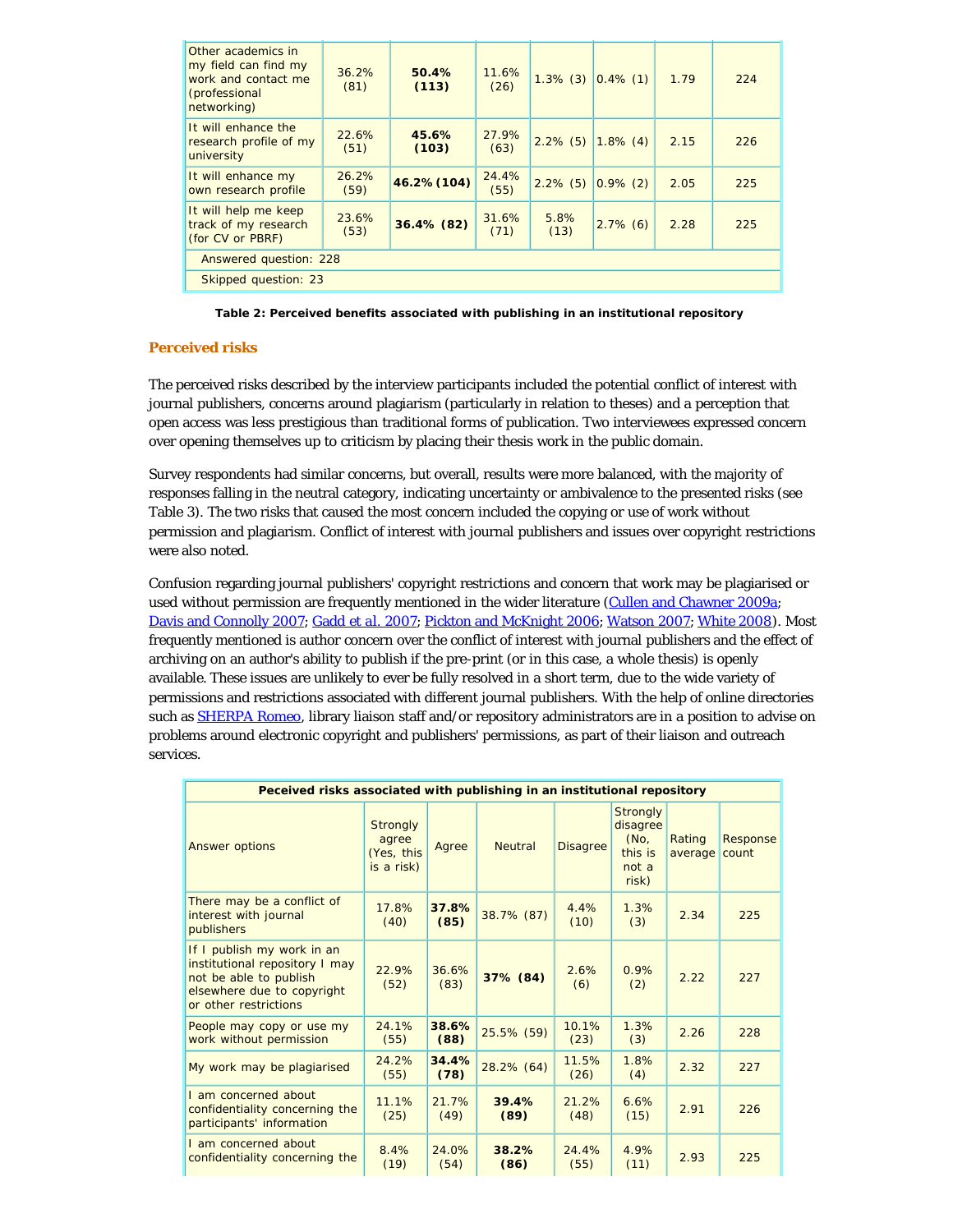| researcher's details                                                                                                                                                 |               |               |               |               |               |      |     |
|----------------------------------------------------------------------------------------------------------------------------------------------------------------------|---------------|---------------|---------------|---------------|---------------|------|-----|
| I am concerned that the<br>research in an institutional<br>repository is not perceived to<br>be as prestigious when<br>compared to print journals or<br><b>books</b> | 19.6%<br>(44) | 32%<br>(72)   | 34.7%<br>(78) | 12%<br>(27)   | 1.8%<br>(4)   | 2.44 | 225 |
| I am concerned that the<br>research published open<br>access is not perceived to be<br>as prestigious when<br>compared to print journals or<br>books                 | 17.9%<br>(40) | 29.6%<br>(66) | 32.3%<br>(72) | 17%<br>(38)   | 3.1%<br>(7)   | 2.58 | 223 |
| People will not be able to<br>find my work                                                                                                                           | 6.8%<br>(15)  | 15.8%<br>(35) | 43.7% (97)    | 28.4%<br>(63) | 5.4%<br>(12)  | 3.10 | 222 |
| My work will not be cited                                                                                                                                            | 7.6%<br>(17)  | 18.2%<br>(41) | 42.2%<br>(95) | 28%<br>(63)   | $4\%$ (9)     | 3.03 | 225 |
| I am concerned about the<br>long-term preservation of my<br>work                                                                                                     | 9.4%<br>(21)  | 14.3%<br>(32) | 37.2%<br>(83) | 32.7%<br>(73) | 6.3%<br>(14)  | 3.12 | 223 |
| My thesis might not be good<br>enough to put in the public<br>domain (on the web)                                                                                    | 6.6%<br>(15)  | 14.2%<br>(32) | 31.9% (72)    | 34.5%<br>(78) | 12.8%<br>(29) | 3.33 | 226 |
| Publishing my thesis open<br>access will allow people to<br>criticise my work                                                                                        | 6.3%<br>(14)  | 26.7%<br>(59) | 33% (73)      | 26.7%<br>(59) | 7.2%<br>(16)  | 3.02 | 221 |
| Answered question: 229                                                                                                                                               |               |               |               |               |               |      |     |
| Skipped question: 22                                                                                                                                                 |               |               |               |               |               |      |     |

**Table 3: Perceived risks associated with publishing in an institutional repository**

# **Influences on publishing behaviour**

Interviewees mentioned a variety of influences on where and how they would publish their doctoral research. Other than their own opinion, supervisors were identified as a major influence, while colleagues, tutors, departmental guidelines and publishing by invitation were also mentioned.

Most survey respondents (79.5%; 189) chose *agree* or *strongly agree* when presented with the following statement: *I publish where my supervisors recommend I publish*. While repository deposit is not the same as peer-reviewed publication, this result indicates that respondents may be influenced if, for example, a supervisor recommended they deposit their thesis in a repository. This finding is consistent with the results of Pickton and McKnight's study [\(2006](#page-21-0)), in which students were found to be willing to be encouraged by supervisors and their departments to deposit their work. Therefore, it is important for library staff and/or repository administrators to work with supervisors and academic staff when communicating the electronic thesis submission processes.

# **Willingness to comply with mandatory submission policies**

Of the five students covered by the mandatory submission policy, all were willing to comply and submit a copy of their thesis to the repository. Of the other three, all said that they would voluntarily place a copy of their thesis in the repository upon completion. Some of the interviewees were particularly supportive:

*you know you've invested four years, or longer, so I think um really you owe it to yourself to put it out there... [College of Humanities and Social Sciences Doctoral Candidate]*

However, two of the eight interviewees expressed some concern over the mandatory submission policy. While supportive of placing their work in the repository and happy to comply, these interviewees expressed preference for the voluntary submission of their theses:

*I think it should be optional I don't think it should be mandatory... It's a piece of work that is personal to the student and I don't think that the student should be forced to share that work with the research community if for some reason they don't think it should be. [Humanities and Social Sciences Doctoral Candidate]*

Among the survey respondents, 77.3% (177) either agreed or strongly agreed with the following statement: *Except in the case of an embargo, all doctoral theses should be made openly available online through an institutional repository* (see Figure 6). Many survey respondents commented on this particular statement.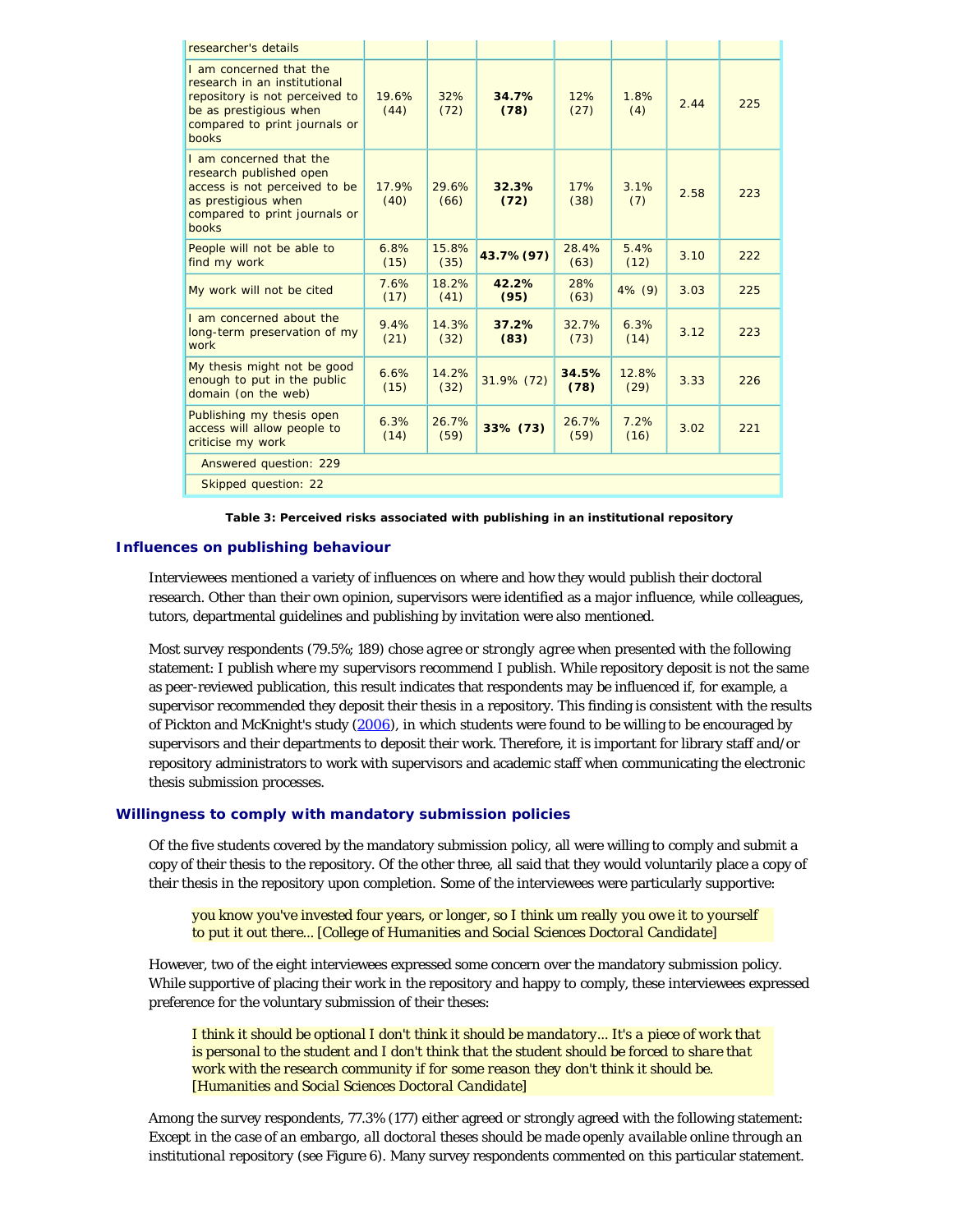Comments varied widely: some comments indicated strong support for the statement and the concept of open access:

*The NZ tax-payer paid for most of the inputs to the research (university staff and facilities) so should have free access to the work.*

*Open knowledge is very important, not only for the sake of my thesis but for the sake of the society as a whole.*



*I think it's fantastic to be able to access theses online. It may mean someone actually reads it!*

Figure 6: Opinion on making theses available online and open access

Please indicate whether you agree with the following statement: *Except in the case of an embargo, all doctoral theses should be made openly available through an institutional repository*.

Some respondents expressed preference for a voluntary system or were ambivalent toward archiving their work in an institutional repository:

*shouldn't be made compulsory though*

*I believe it should be the choice of the student to publish their thesis in that format.*

*Keeping in view the benefits and risks of institutional repository, I am neutral on this question.*

Some students were opposed to archiving their work in a repository:

*I feel that it should be the choice of the individual student. I am concerned about plagerism [sic] by having it online and strongly oppose having my research published electronically.*

Of the 33 survey respondents who were enrolled before 2007, 83.3% (25) indicated that they would voluntarily place a copy of their thesis in Massey Research Online. Of the 194 respondents who were enrolled after 1 January 2007 (and are thus covered by the mandatory submission policy), 92.6% (176) indicated that they will willingly comply with the mandatory submission policy. Only 7.4% (14) of respondents indicated that they would not be willing to comply.

Within the literature, opinion is divided regarding the necessity for (or wisdom of) mandatory submission policies for student and staff research output. Some stakeholders argue that mandates could do more harm than good in relation to depositor buy-in, preferring a library liaison and advocacy approach, while others (including some of the academics themselves) are unconcerned by mandatory deposit policies ([Palmer](#page-21-0) *[et al.](#page-21-0)* [2008\)](#page-21-0). Other authors argue that mandates are '*the only way*' to achieve appropriate submission rates ([Sale](#page-21-0) [2006\)](#page-21-0).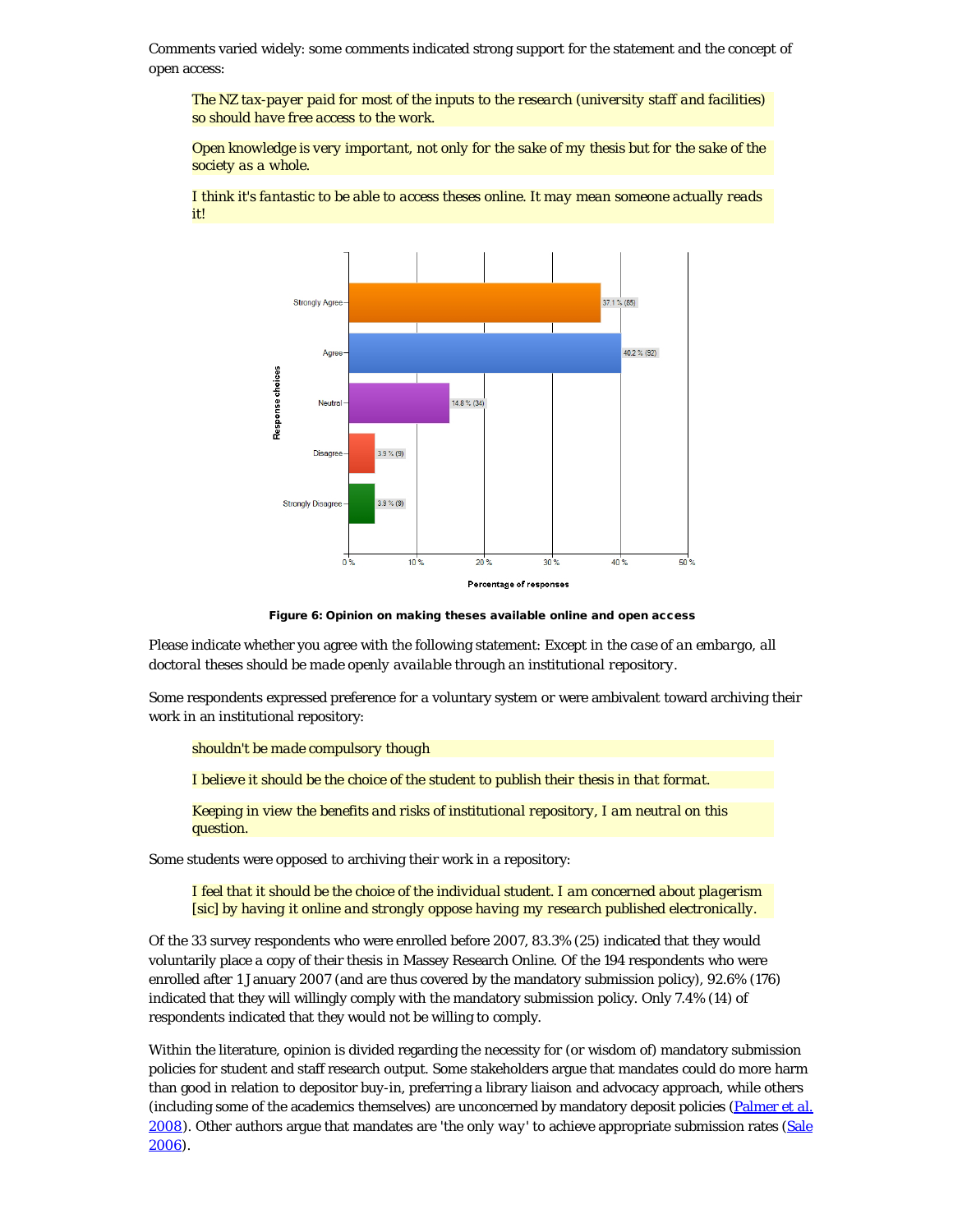The results of this study indicate that the mandatory submission policy is widely accepted by the survey respondents and should remain in place as a key strategy for increasing the visibility of the research output of the university. This result is consistent with the findings of research by Pickton and McKnight [\(2007\)](#page-21-0) and Swan and Brown [\(2005](#page-21-0)), in which the majority of students and academics (respectively) were found to be willing to comply with a mandatory deposit policy.

# **Disciplinary differences**

From the disciplinary differences described in the literature, it would be expected that students from different colleges would have widely differing levels of awareness of open access and repositories, and different attitudes toward the respective benefits and risks associated with repository publishing. For example, Cheverie *et al.* [\(2009](#page-21-0)) describe an '*entrenched culture of professional prejudice against digital scholarship*' and report among academics in the humanities, for instance, a perception that archiving or publishing in an open access journal may harm their careers [\(Cheverie](#page-21-0) *[et al.](#page-21-0)* [2009](#page-21-0); [Jöttkandt and Hall](#page-21-0) [2007; Palmer](#page-21-0) *[et al.](#page-21-0)* [2008](#page-21-0)), while in some scientific disciplines, researchers describe a culture that embraces open access repositories as a normal part of the scholarly communication process ([Kingsley 2008\)](#page-21-0). Pickton and McKnight's study of graduate students at Loughborough University [\(2006](#page-21-0)) found that science students were more willing to comply with mandatory submission of their theses to the university repository than their fellow students in the humanities.

Among the survey respondents, awareness of the concept of open access was highest among the College of Science candidates, at 72.3% (see Figure 7) and awareness of the concept of a repository was highest among the College of Education and College of Business respondents at 58.3% and 53.7% respectively. In addition, awareness of Massey Research Online was highest among College of Education and College of Business respondents, at 66.7% and 64.3%.



Figure 7: Awareness of the concept of open access (by college)

*Prior to reading the definitions above, were you aware of the concept of Open Access as it relates to scholarly (academic) publishing?*

Respondents from the College of Humanities and Social Sciences were found to be the least frequent users of repositories, with 39.3% indicating that they had never used repositories to find research (see Figure 8). However, there was less of a difference between the response profiles of the different disciplines than expected, given the differences in research and publication cultures described by researchers working with academic staff populations ([Jöttkandt and Hall 2007; Kingsley 2008](#page-21-0)).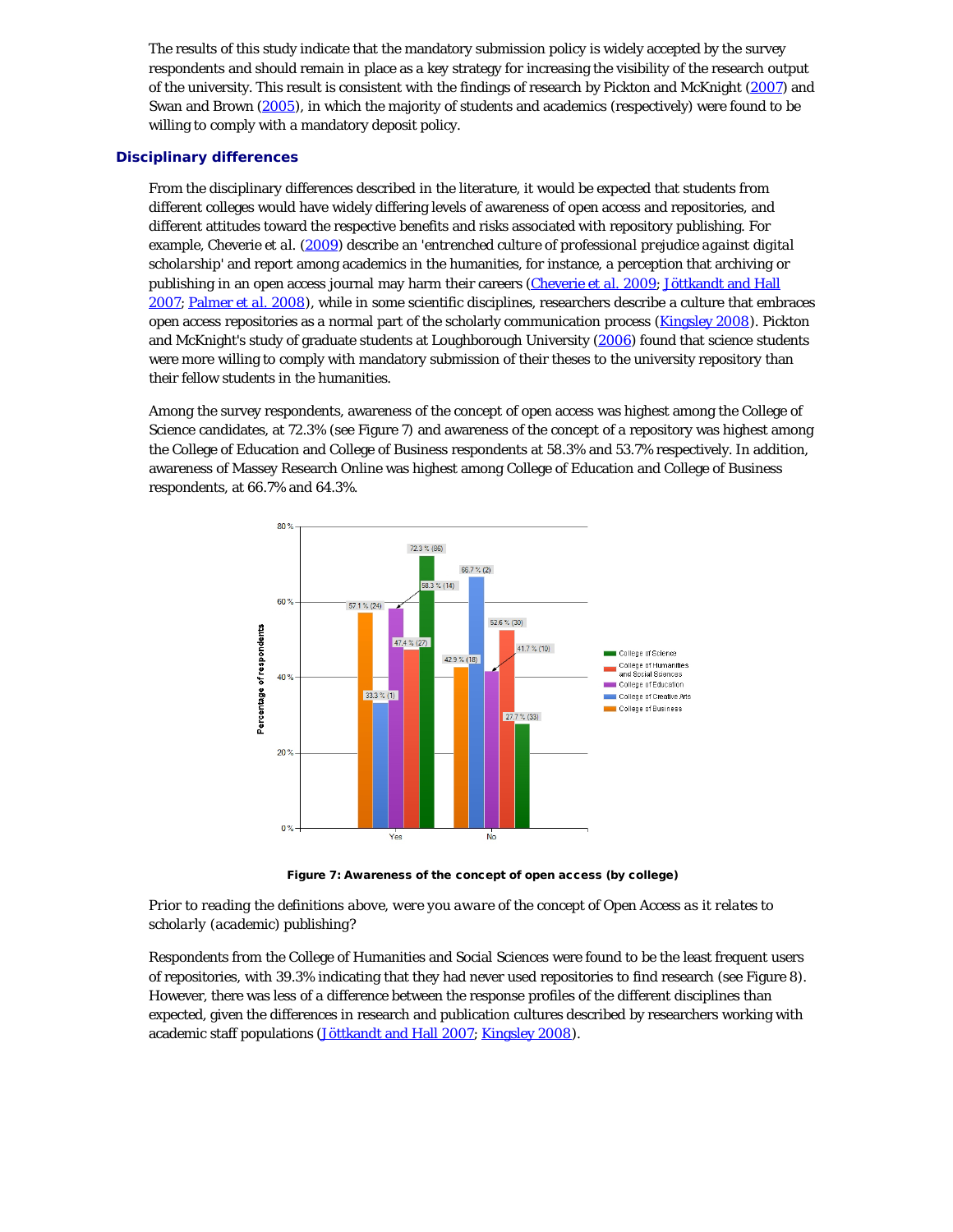

Figure 8: Use of institutional repositories for research (by college)

*Have you ever accessed a repository to find your own research, a colleague's research or to look for other research?*

There was a high level of willingness to comply with the mandatory thesis deposit policy. Positive responses ranged between 91.6% from respondents in the College of Science to 100% in the College of Creative Arts.

While there are some differences between the colleges, the differences found in this study were certainly less marked than those previously discussed in the literature. This result may be specific to this doctoral population, or may represent a growing acceptance of open access and/or Internet-based resources within the research and scholarly communication process.

#### **Interpretation of the data in relation to the theoretical framework**

The theoretical framework was used as an aid in the development of the interview guide and survey instrument. In addition to a grounded theory approach to coding and analysis, the interview data were concurrently coded against the categories of the theoretical framework as an alternative aid to interpretation. Codes regarding awareness and use were mapped against Rogers's diffusion of innovations criteria, to determine the extent to which institutional repositories can be considered an effective innovation. The data were also mapped against the four criteria of social exchange theory in an attempt to determine the extent to which the practices and processes of publication and scholarly communication operate as a kind of social exchange or transaction within the world of academia. While the majority of codes did not easily fit the assigned criteria, a few key themes and observations emerged through this process.

#### **Observability, trialability, complexity**

Levels of awareness (*observability*) among the survey respondents of open access, repositories and Massey Research Online hovered around the 50-60% mark. In addition, there was confusion among all interviewees as to the role and purpose of an institutional repository. In terms of complexity, one of the interviewees found the technology frustrating to use and did not feel that they had the time to spend learning to use it:

*I found when I did have a bit of a look through you know sort of the possibilities I didn't find it (the repository) particularly easy to... it's just like ah, I can't waste time on this. [College of Business Doctoral Candidate]*

This observation is consistent with existing usability (*trialability and complexity*) issues in a study by Lindahl and Foster [\(as cited in Bevan 2007](#page-21-0)) in which DSpace failed usability tests (Massey Research Online is a DSpace installation). In this case, complexity is likely to be a barrier to accessing and using repositories directly, but not a barrier to accessing repository content through Google Scholar or library catalogues which have been found to be widely used by the respondents. This result highlights the importance of optimising repository metadata for discoverability through existing research portals and search engines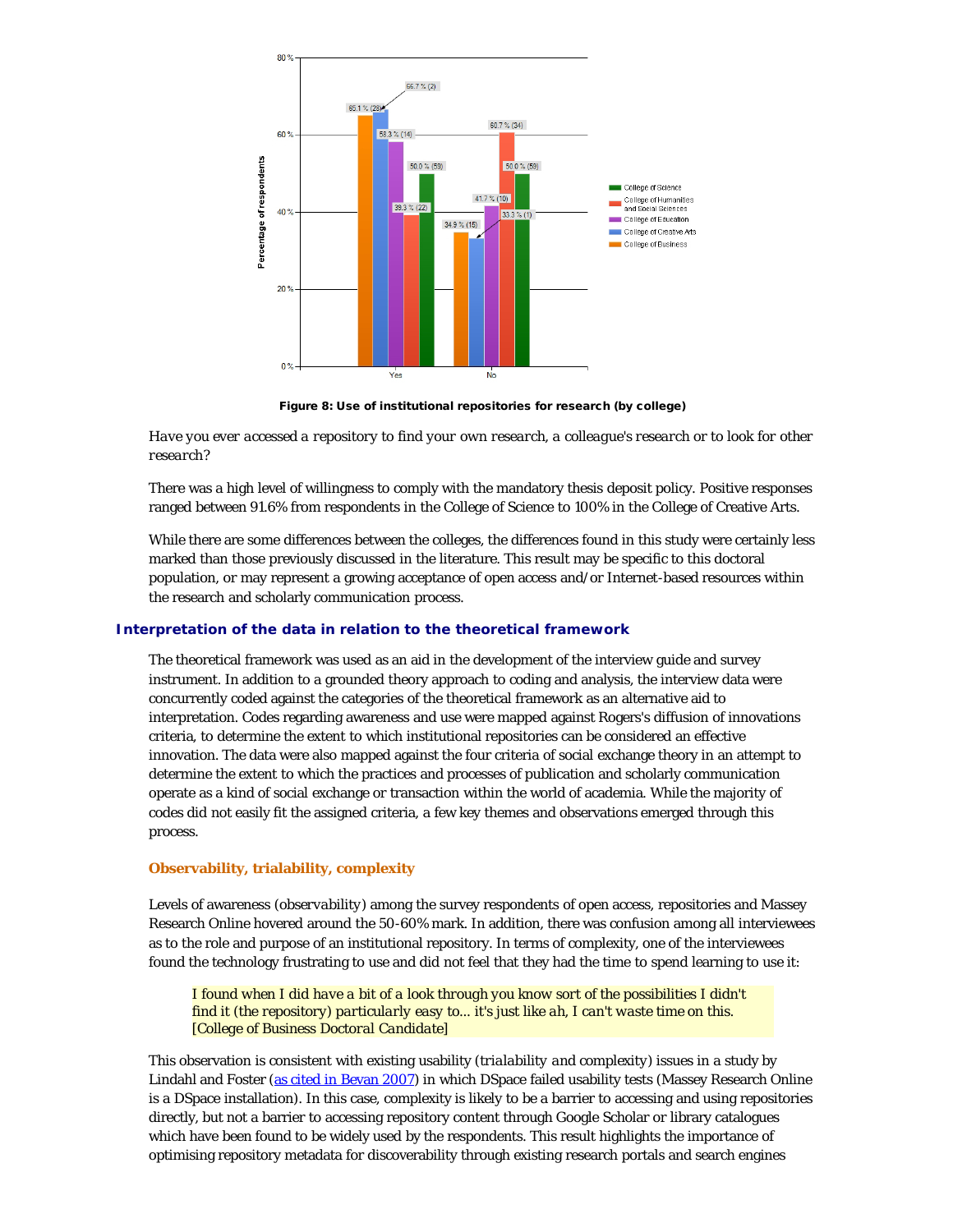such as Google Scholar, the Kiwi Research Information Service and the Australasian Digital Theses.

# **Relative advantage**

An innovation is more likely to be adopted if it is perceived to be more advantageous than the ideas or processes it supersedes [\(Rogers 1995](#page-21-0)). Most interviewees were unaware of one of the primary advantage of repository archiving: work deposited in a repository is indexed by and thus available through Google Scholar. Once aware of this fact, the interviewees were very positive about the advantages of placing an electronic copy of their thesis in a repository, in addition to placing their thesis in a physical library collection:

*Oh yeah, well there's wider access, so it's almost global access isn't it, if Google Scholar is in there so yeah, so as far as new material reaching as many people as possible, then definitely very positive (motivation). [College of Sciences Doctoral Candidate]*

One student was also aware of the relative benefits of open access journal publication, particularly in terms of the speed of publication and providing public access to research:

*One of them just really... he likes the speed of it and, he's got some cash (research funding) in a fund or whatever that he can access so he's not worried about the cost of it so yeah he's really the speed and the concept of people being able to read it openly... and can get hold of it [College of Sciences Doctoral Candidate]*

#### **Gains in influence, direct reward**

Interviewees indicated that they did not expect direct reward from the open access archiving of their theses. However, interviewees expressed that they thought their work would be more likely to be cited or read if placed in a repository which was perceived to be a benefit.

# **Reciprocity**

Interviewees indicated that they wanted to be able to find other students' work online, share their findings with the community and contribute to the wider research community. The fact that the majority of survey respondents favour mandatory submission could be an indication that they expect to share their own work with the research community and use other students' thesis work within their own research. Among the survey respondents, 95% wanted to see other students' doctoral theses in institutional repositories.

# **Altruism and self-efficacy**

This is demonstrated in the form of sharing the research with fellow students, the public and research community was the most frequently mentioned motivating factor identified within the interview transcripts:

*I like that, you know, students could access it, or high school students if they wanted to, or even just the lay person who is interested in science but isn't a scientist, you know there's a lot of people out there who I think that are interested in a lot of things that feel like they can't access information because they're not in the know. [College of Sciences Doctoral Candidate]*

Within the doctoral community, the process of conducting research and publication can be considered a form of social exchange. From the results, it appears that students are motivated to share their work and they expect to access other students' work during their own research. Students also expect to benefit from sharing their work, particularly from increased exposure and potential to build professional networks, and by boosting their confidence with feelings of altruism and self-efficacy; feeling they are making a contribution to their research community and public knowledge.

As an innovation, repositories operate as an effective means to share doctoral work and have clear advantages over the traditional publication format of theses in print. As an innovation, repositories allow researchers to push their research to the international research community as never before and appear to have widespread support among the doctoral student community at Massey University. However, the diffusion of institutional repositories throughout the academic community is still at a relatively early stage. There is some way to go before there is widespread awareness and adoption of open access archiving.

# **Conclusion**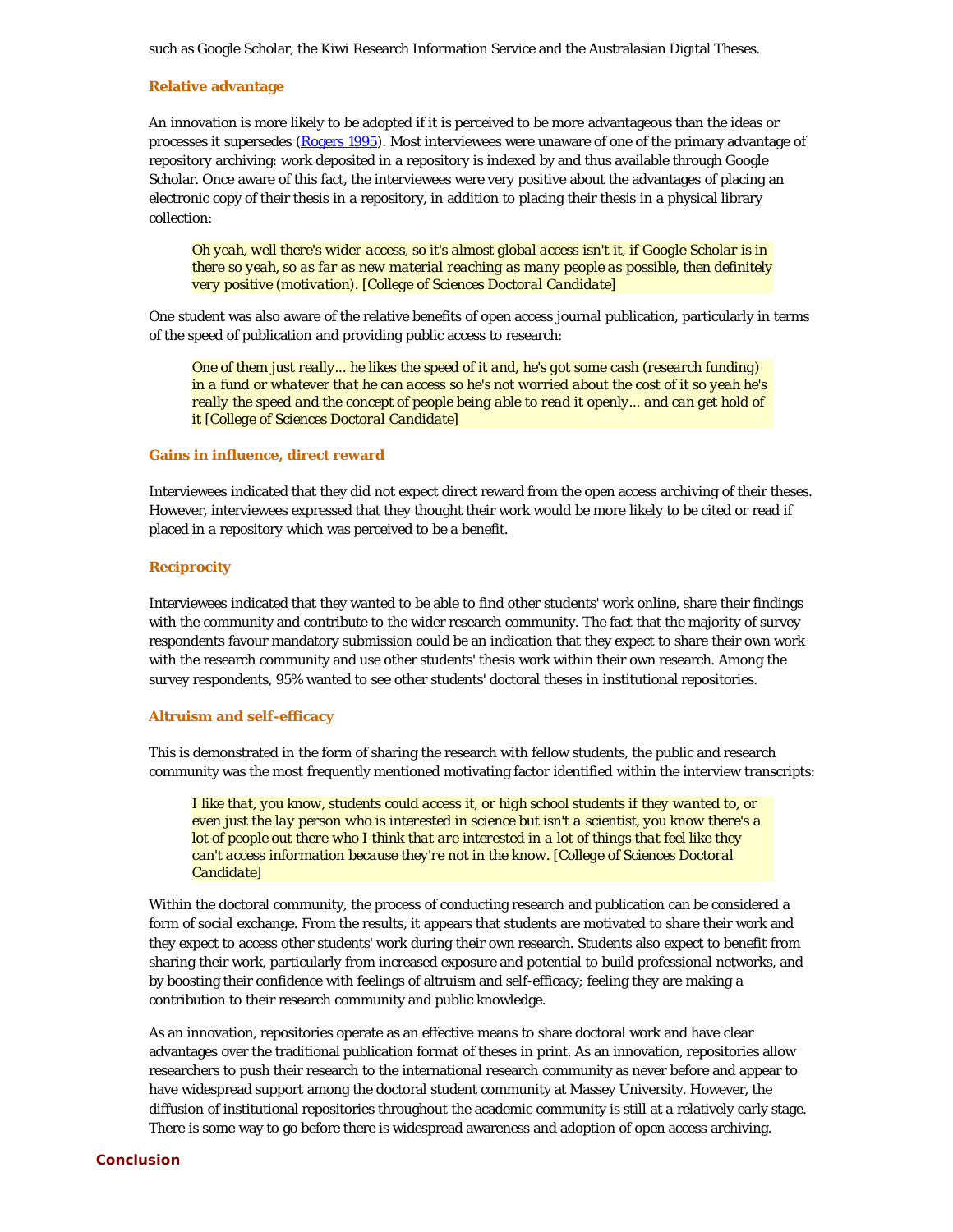This exploratory study represents an attempt to uncover the underlying attitudes of New Zealand doctoral students toward open access publication and institutional repositories, as well as their attitudes to the mandatory submission of their theses to their university repository.

# **Student awareness of open access and institutional repositories**

The study shows that awareness of open access and institutional repositories is still fairly low, even in a research-focussed community of doctoral students. While the majority of interview and survey respondents indicated that they support the concept of open access, the interview transcripts indicate that most respondents lack a deep understanding. Given that the mandatory submission policy has been in effect since 2007, all students are given information on repository submission via the Massey University Doctoral Handbook, policy information is available online via the Graduate Research School and Library Websites and Massey Research Online is linked from the library homepage, awareness of the university repository remains surprisingly low. However, high levels of awareness and support for open access and repository archiving among those interviewees who had attended a postgraduate Knowledge Management in Research library course indicate that this could be an effective forum in which to communicate information regarding the mandatory deposit policy.

# **Use of repositories, open access journals and monographs**

In terms of doctoral students' use of repositories and open journals in their own research, results indicated that only a relatively small number of the respondents used open access research services like Kiwi Research Information Service, Australasian Digital Theses and EthOS. However, the overwhelming majority of respondents used Google Scholar, so it is likely that they access open access material from journals and repositories without realising it.

A small amount of data regarding the use of open journals in research and publication emerged from the interviews, but was not enough to adequately answer research sub-question: Do students use repositories and other open access journals and monographs in their own thesis research? Further research into the use of open access resources in scholarly research may be useful to investigate emerging publication and citation trends.

#### **Perceived benefits and risks**

In relation to benefits and risks, respondents had similar perceptions and concerns to those of academic staff and UK postgraduate students already documented in the literature. The respondents perceived that repository publication of theses was beneficial both for themselves and the research community, but had concerns regarding copyright and the potential for plagiarism.

Concern over the effect of archiving of theses on future publication was a recurring theme in the literature and in the current research, but was not able to be addressed within the scope of this project. In order to address this concern within the academic community, an investigation of publishers' perceptions of open access and institutional repository deposit and the effect of repository archiving on future publication may prove a useful contribution to the institutional repository literature.

There appears to be an overwhelming support for the principle of open access in enabling public access to research. Knowledge-sharing for the public good was clearly a key principle for the doctoral students surveyed and one that may not yet have been explored by library and Graduate Research School staff when promoting repositories to the doctoral student community.

Finally, the ubiquity of Google Scholar as a research tool cannot be ignored. It was found to be used by almost all respondents from all disciplines and is accessible to those researchers working outside the university environment. Making students (and staff) aware that if their work is in a repository it will then be available on Google Scholar could be a useful promotional strategy.

# **Disciplinary differences (and influences)**

While there were some differences in awareness of open access and repositories between the disciplines, they were not as marked as expected, considering the differences described in the literature. When separated by college, responses concerning attitudes toward the benefits and risks associated with repository archiving and open access forms of publication were surprisingly similar. Hopefully, this result indicates that the next generation of researchers in all disciplines are increasingly open to new models of research publication and are perhaps more comfortable in the online research environment than their earlier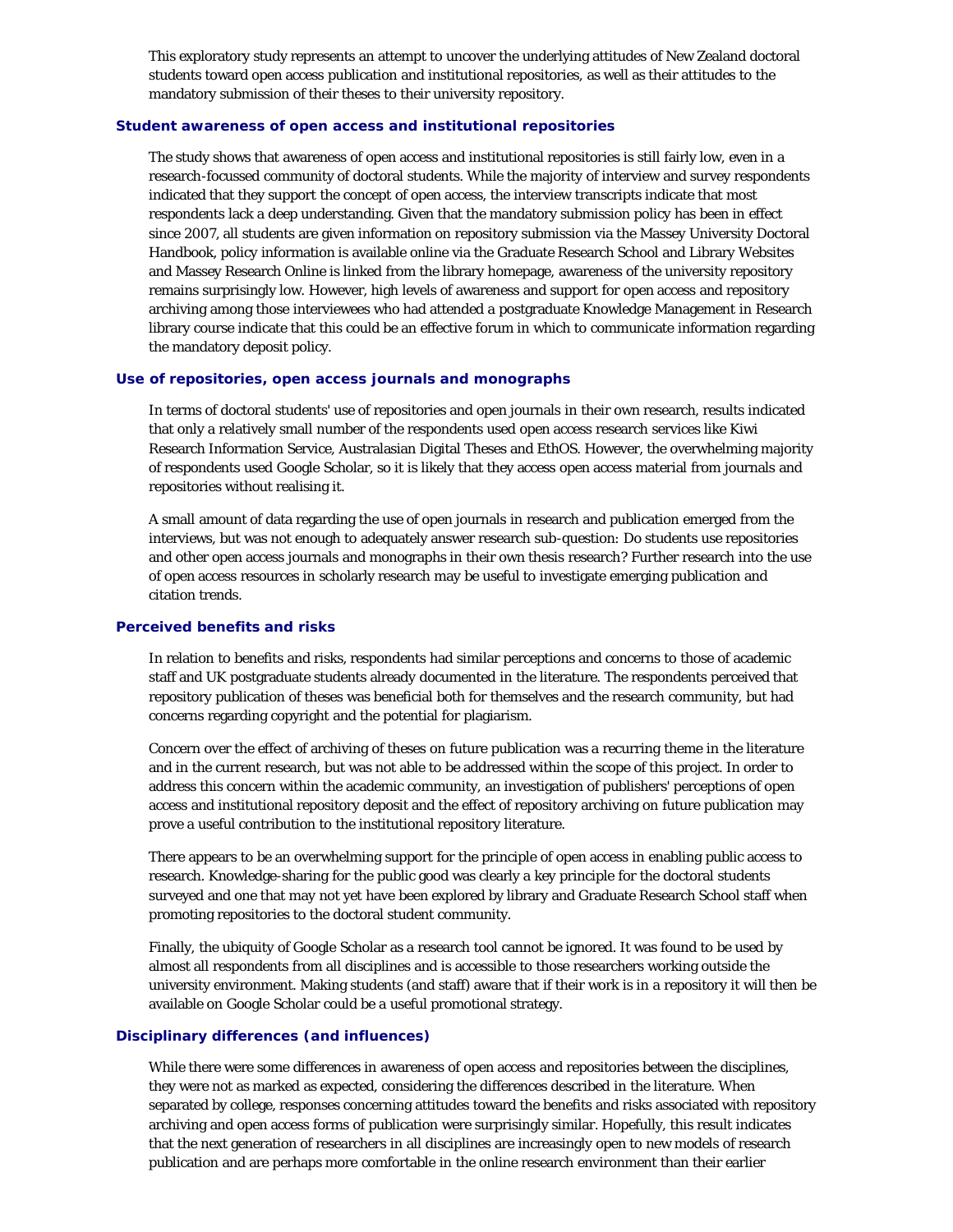counterparts. However, it is important for repository administrators and library staff to consider the perceptions of academic staff and supervisors, as they were found to have the greatest influence on the perceptions of the respondent group.

# **Willingness to comply with the mandatory deposit policy**

This study indicates that the mandatory deposit policy is a useful strategy to build the core collection of an institutional repository and one that is supported by the majority of survey respondents. The majority of respondents either agreed or strongly agreed that theses should be made openly available online. In addition, over 90% of survey respondents who were covered by the mandatory deposit policy were found to be willing to comply. It was also interesting to note that 83% of the respondents who were not covered by the policy were willing to voluntarily deposit a copy of their thesis in the repository.

The key recommendation for the library and information profession is to ensure that the mandatory submission policies and the benefits of repositories are communicated to students through a variety of channels including academic supervisors, official research school communications, handbooks, library workshops and other liaison or outreach services in order to ensure that each student understands the purpose and benefits of archiving their theses.

# <span id="page-19-0"></span>**About the authors**

**Kate Valentine Stanton** is the College Liaison Librarian for the College of Business at Massey University in Auckland, New Zealand. She holds a BA/BFA from the University of Auckland and a MIS from the School of Information Management, Victoria University of Wellington. Kate can be contacted at [k.v.stanton@massey.ac.nz](mailto:k.v.stanton@massey.ac.nz)

**Chern Li Liew** is a Senior Lecturer in the School of Information Management at Victoria University of Wellington. She holds a PhD in Information Studies from the Nanyang Technological University of Singapore and a MSc from Loughborough University. She can be contacted at [chernli.liew@vuw.ac.nz](mailto:chernli.liew@vuw.ac.nz)

- Abrizah, A. (2009). The cautious faculty: their awareness and attitudes towards institutional repositories. *Malaysian Journal of Library and Information Science,* **14**(2), 17-37.
- *[Bethesda Statement on Open Access Publishing](http://www.webcitation.org/63XW5wTz0)* (2003, June 20). Retrieved 28 November, 2011 from http://www.earlham.edu/~peters/fos/bethesda.htm (Archived by WebCite® at http://www.webcitation.org/63XW5wTz0)
- Bevan, S.J. (2007). Developing an institutional repository: Cranfield QUEprints: a case study. *OCLC Systems & Services,* **23**(2), 170-182.
- Bryman, A. (2008). *Social research methods*. (4th ed.). Oxford: Oxford University Press.
- Charmaz, K. (2001). Grounded theory: methodology and theory construction. In N.J. Smelser & P.B. Baltes (Eds.), *International encyclopedia of the social & behavioral sciences* (pp. 6396-6399). Oxford: Pergamon Press.
- Charmaz, K. (2006). *Constructing grounded theory: a practical guide through qualitative analysis.* London: Sage Publications.
- Cheverie, J.F., Boettcher, J. & Buschman, J. (2009). Digital scholarship in the university tenure and promotion process: a report on the sixth scholarly communication symposium at Georgetown University Library. *Journal of Scholarly Publishing,* **30**(3), 219-230
- Cresswell, J.W., Clark, V.L.P., Gutmann, M.L. & Hanson, W.E. (2003). Advanced mixed methods research designs. In A. Tashkkori & C. Teddlie (Eds.), *Handbook of mixed-methods in social and behavioral research* (pp. 209-240). Thousand Oaks, CA: Sage Publications.
- Crow, R. (2002). *[The case for institutional repositories: a SPARC position paper](http://www.webcitation.org/63XWHcScW)*. Washington, DC: The Scholarly Publishing & Academic Resources Coalition. Retrieved 28 November, 2011 from http://scholarship.utm.edu/20/1/SPARC\_102.pdf (Archived by WebCite® at http://www.webcitation.org/63XWHcScW)
- Cullen, R. & Chawner, B. (2009a). *[Institutional repositories and the role of academic libraries in scholarly](http://www.webcitation.org/63YVoAZgv) [communication.](http://www.webcitation.org/63YVoAZgv)* Paper presented at the Asia-Pacific Conference on Library Education and Practice, University of Tsukuba, Japan, 6-8 March 2009. Retrieved 5 August, 2009 from http://researcharchive.vuw.ac.nz/bitstream/handle/10063/866/conferece%20paper.pdf?sequence=2 (Archived by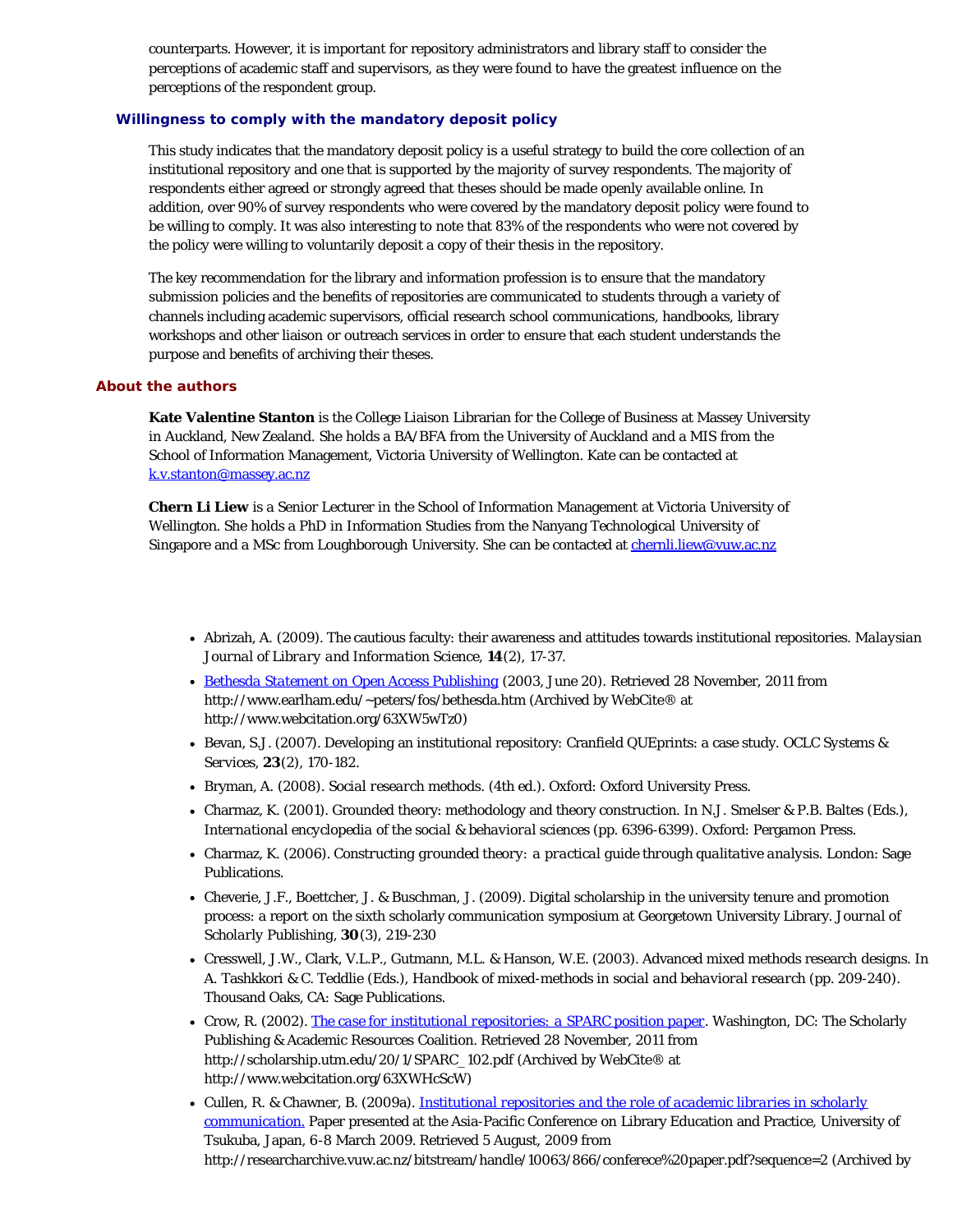WebCite®at http://www.webcitation.org/63YVoAZgv)

- Cullen, R. & Chawner, B. (2009b). National survey: perceptions of New Zealand academic staff towards institutional repositories, September 2009: executive summary. Retrieved 29 November, 2011 from http://www.oarinz.ac.nz/oarinzwiki/index.php? n=OARiNZ.NationalSurveyPerceptionsOfNewZealandAcademicStaffTowardsInstitutionalRepositoriesSeptember2009
- Davis, P.M. & Connolly, M.J.L. (2007). [Evaluating the reasons for non-use of Cornell University's installation of](http://www.webcitation.org/63XYZbyIb) [DSpace](http://www.webcitation.org/63XYZbyIb). *D-Lib Magazine,* **13**(3/4). Retrieved 25 February, 2010 from http://www.dlib.org/dlib/march07/davis/03davis.html (Archived by WebCite® at http://www.webcitation.org/63XYZbyIb)
- Duranceau, E.F. (2008). The 'Wealth of Networks' and institutional repositories: MIT, DSpace and the future of the scholarly commons. *Library Trends,* **57**(2), 244-261.
- Foster, N.F. & Gibbons, S. (2005). [Understanding faculty to improve content recruitment for institutional](http://www.webcitation.org/63XYdhlnz) [repositories.](http://www.webcitation.org/63XYdhlnz) *D-Lib Magazine,* **11**(1). Retrieved 25 February, 2010 from http://www.dlib.org/dlib/january05/foster/01foster.html (Archived by WebCite® at http://www.webcitation.org/63XYdhlnz)
- Gadd, E., Loddington, S. & Oppenheim, C. (2007). A comparison of academics' attitudes towards the rights protection of their research and teaching materials. *Journal of Information Science,* **33**(6), 686-701.
- Homans, G. C. (1958). Social behavior as exchange. *The American Journal of Sociology,* **63**(6), 597-606.
- Jones, R. & Andrew, T. (2005). Open access, open source and e-theses: the development of the Edinburgh Research Archive. *Program: Electronic Library and Information Systems,* **39**(3), 198-212.
- Jöttkandt, S. & Hall, G. (2007). *[Beyond impact: open access in the humanities: Open Humanities Press](http://www.webcitation.org/63XYiRKFv) [presentation](http://www.webcitation.org/63XYiRKFv)*. Retrieved 16 August, 2009, from http://openhumanitiespress.org/OHPBrussels13-2-07.pdf (Archived by WebCite® at http://www.webcitation.org/63XYiRKFv)
- Kankanhalli, A., Tan, B.C.Y. & Wei, K.-K. (2005). Contributing knowledge to electronic knowledge repositories: an empirical investigation. *MIS Quarterly,* **29**(1), 113-143.
- Kingsley, D. (2008). Those who don't look don't find: disciplinary considerations in repository advocacy. *OCLC Systems & Services,* **24**(4), 204-218.
- Lynch, C.A. (2003). Institutional repositories: essential infrastructure for scholarship in the digital age. *ARL: A Bimonthly Report,* (226). Retrieved 16 August, 2009 from http://www.arl.org/resources/pubs/br/br226/br226 institutional repository.shtml
- MacCallum, C. J. (2007). When is open access not open access? *PLoS Biology,* **5**(10), 2095-2097.
- McLure-Wasko, M. & Faraj, S. (2005). Why should I share? Examining social capital and knowledge contribution in electronic networks of practice. *MIS Quarterly,* **29**(1), 35-57.
- Palmer, C.L., Teffeau, L.C. & Newton, M.P. (2008). Strategies for institutional repository development: a case study of three evolving initiatives. *Library Trends,* **57**(2), 142-167.
- Performance-Based Research Fund. *Sector Reference Group* (n.d.). *Performance-Based Research Fund Sector Reference Group review: managing nominated research outputs.* Wellington, New Zealand: Tertiary Education Commission.
- Pickton, M. & McKnight, C. (2006). Research students and the Loughborough institutional repository. *Journal of Librarianship and Information Science,* **38**(4), 203-219.
- Pickton, M. & McKnight, C. (2007). Is there a role for research students in an institutional repository? Some repository managers' views. *Journal of Librarianship and Information Science,* **39**(3), 153-161.
- Rogers, E.M. (1995). *Diffusion of innovations* (4th ed.). New York, NY: The Free Press.
- Sale, A. (2006). [The acquisition of open access research articles.](http://www.webcitation.org/63XZ3rZvX) *First Monday,* **11**(9). Retrieved 28 November, 2011 from http://firstmonday.org/htbin/cgiwrap/bin/ojs/index.php/fm/article/view/1409/1327 (Archived by WebCite® at http://www.webcitation.org/63XZ3rZvX)
- Suber, P. (2007). *[Open access overview: focussing on open access to peer-reviewed articles and their preprints](http://www.webcitation.org/63XZB3Pq4).* Retrieved 28 November, 2011, from http://www.earlham.edu/~peters/fos/overview.htm (Archived by WebCite® at http://www.webcitation.org/63XZB3Pq4)
- Swan, A. & Brown, S. (2004). Authors and open access publishing. *Learned Publishing,* **17**, 219-224.
- Thibaut, J.W. & Kelley, H.H. (1959). *The social psychology of groups.* New York, NY: John Wiley & Sons.
- Troman, A., Jacobs, N. & Copeland, S. (2007). A new electronic service for UK theses: access transformed by EThOS. *Interlending & Document Supply,* **35**(3), 157-163.